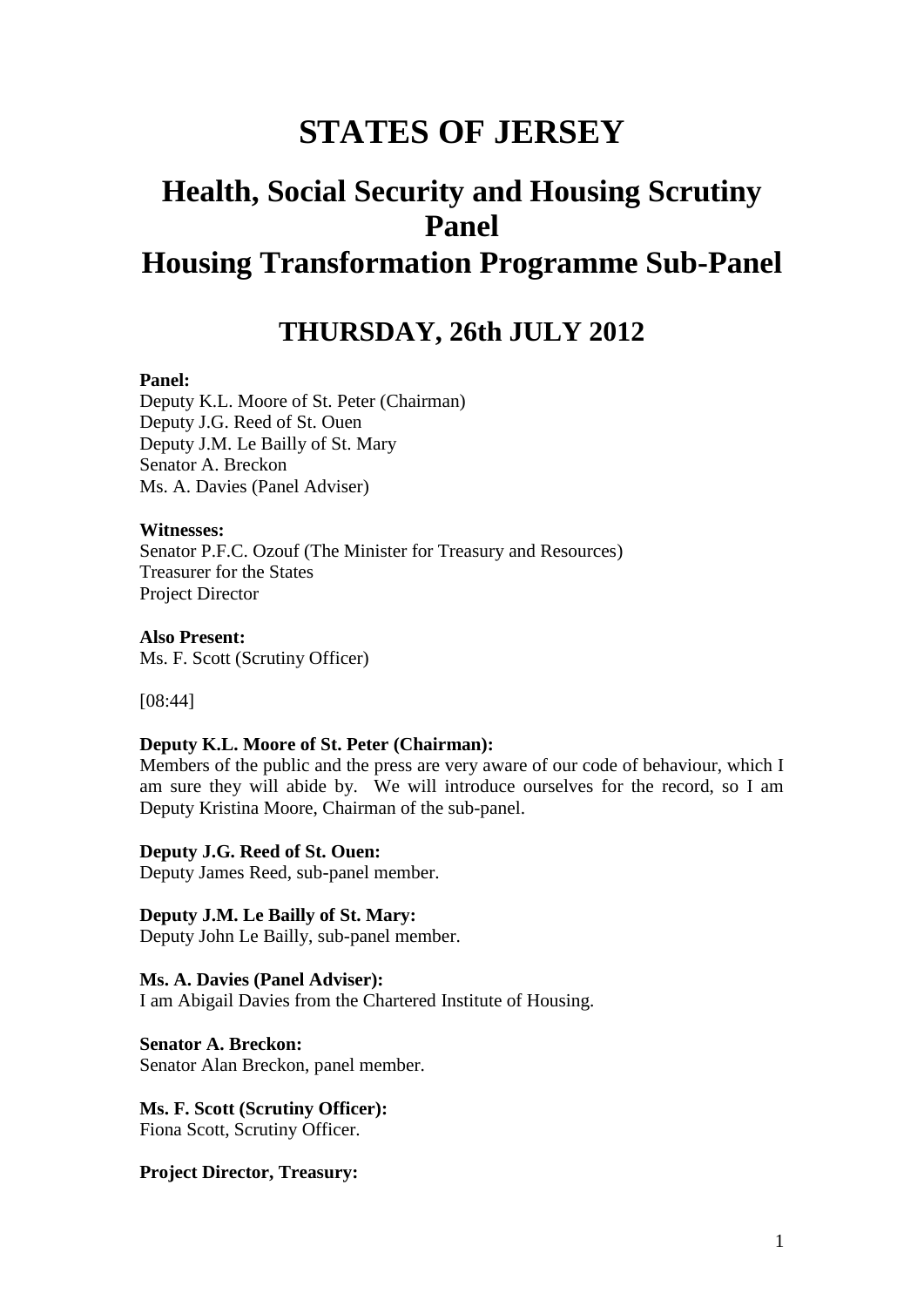Jim Shilliday, Projects Director for the Treasury.

**Treasurer for the States:** Laura Rowley, Treasurer for the States.

#### **The Minister for Treasury and Resources:**

Philip Ozouf, Minister for Treasury and Resources.

#### **The Deputy of St. Peter:**

Yes, thank you very much. We would like to just start by talking about general policy and we are interested to know your views about the purpose of social housing and what you expect it to achieve.

#### **The Minister for Treasury and Resources:**

Very pleased to be here, and just from a starting point of view, very supportive of what Housing are doing with their embryonic White Paper and proposals. We have been involved in the creation of this strategy since the start, and as you would expect, Treasury is a key part of the steering group, and I think either myself, my Assistant Minister or the Treasurer have attended pretty well all of the meetings that we have had, the oversight group, in addition to Jim Shilliday from the Treasury has been put in with special responsibilities to help and guide this from a Treasury perspective. I think that social housing has an important role in Jersey. Jersey has had a successful economy for the last 30 or 40 years. One of the unintended consequences of economic growth has been high house prices, and that meant that a proportion of our community, low-income families and others, are not able to access good, decent and affordable accommodation for their needs. So I have always believed that there is an important requirement for the States of Jersey to provide a form of alternative accommodation, which should be of high standard and should be plentiful in supply.

## **The Deputy of St. Peter:**

Do you expect that people should have long-term security of tenure if they are social housing tenants or do you see it as a kind of stepping stone?

## **The Minister for Treasury and Resources:**

I think that one of the problems that we have had in terms of housing policy in the past - and I speak from a general political point of view, I am not necessarily commenting just from a Treasury point of view - I have been involved in the States for 30 years, and one way or the other I have been involved in housing policy. I was on the old Housing Committee, I was President of the Planning Committee and I have been in Treasury, so I have seen it from a number of directions. The Housing Department do a very good job, but over the last 20 years, they have not had access to probably the capital that they should have done to invest in their stock and to invest in the kinds of stock that they need. We run a fairly hard system in Jersey whereby, for example, a family that has been allocated a unit of family accommodation with 3 bedrooms because there are 2 children, once those children leave and fly the nest and are pursuing their own careers, then the parents, if they want to remain in social housing, have to downsize to a smaller unit. You can see over the last 30 years the difficulties that that has had in communities and in estates around Jersey, and you have seen the sort of turnover of estates, whether or not it be Cinq Chenes at Five Oaks or whether or not it has been Elysee or the old estates, the more traditional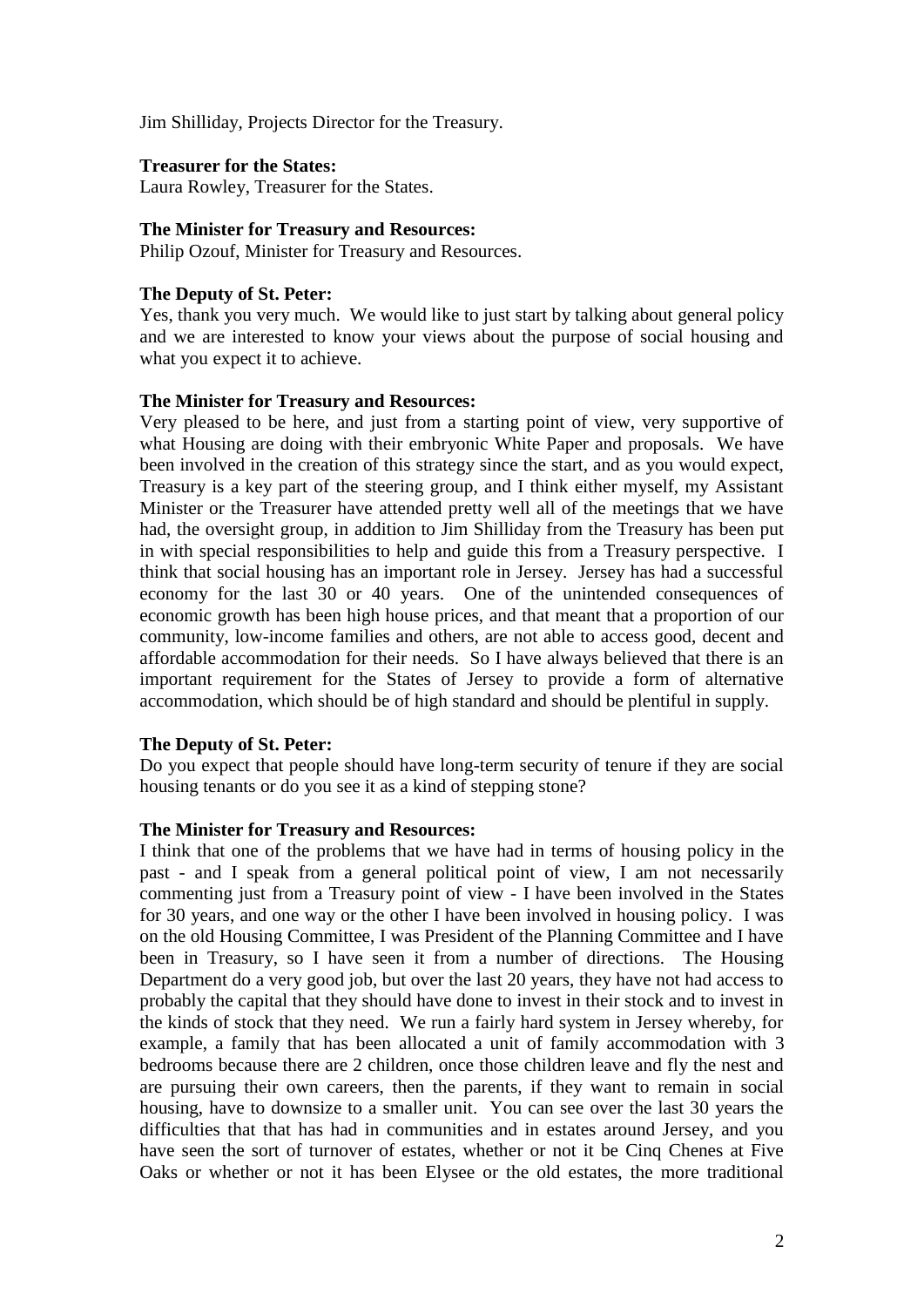estates such as Le Squez. You have seen some real problems in terms of not having built a community and I think that one of the objectives for housing in the longer term is that people are given a longer-term tenure, if that is possible, but you can only do it if you have got the supply. But there is a trade-off, of course. That comes at a cost and you need to run on a much more long-term sophisticated basis, and sometimes people might want to pay for that premium of staying in their own home even though their kids have left. So we just need to be more sensitive, to be more long term in our thinking.

## **The Deputy of St. Peter:**

I see, thank you. So you mentioned there supply, so I take it that you support the theory of increasing our social housing stock?

## **The Minister for Treasury and Resources:**

I think that absolutely we have got to increase the supply of all sorts of tenures of accommodation. You mentioned earlier that should social housing be regarded as a stepping stone or as a long-term option. I think it should be both. I think it is certainly regarded as a stepping stone and a very useful stepping stone, and for other people, it may well be a long-term option, and you need more suppliers of different tenures of accommodation; you need investment in the accommodation stock. We in Government need to ensure that there is supply of social housing; that there is supply of step housing, either new build or shared equity; the equivalent of using the planning system for things like first-time buyers is absolutely essential, as well as making sure that the overall housing market is working well, so it is an attention and focus on all sectors. That is one of reasons why I strongly support the separation of the role between ... everybody thinks the Minister for Housing is responsible for all housing. In reality, the Minister for Housing has been primarily focused on social renting, and kind of the rest of housing supplies sat within Planning, but then that is almost an impossible situation, because the Minister for Planning is the Minister for Environment and wants to ensure obviously the Island is not built out and green fields are protected. But there is always a trade-off, and you need a champion - it is such an important issue in Jersey - for all housing supply, and that is why delivery should be separated into a separate standalone body and the policy issue of housing should be under one political central individual.

## **The Deputy of St. Peter:**

So having been a Minister for Planning, I know this is slightly out of the Treasury's remit, but would you consider that having a strategic housing unit within Planning would not be a good idea?

## **The Minister for Treasury and Resources:**

I do not think so. I think you need to separate some constructive tension between the Environment Department and the supply and the issue of housing and I think therefore it falls that you can either do 2 things. You either continue with a separate Minister for Housing or you effectively put it in as an Assistant Minister within the Chief Minister's department. I will come on to a view that I have about the structure of Government later on, but basically you need to create the segregation of duties, constructive tension.

## **The Deputy of St. Peter:**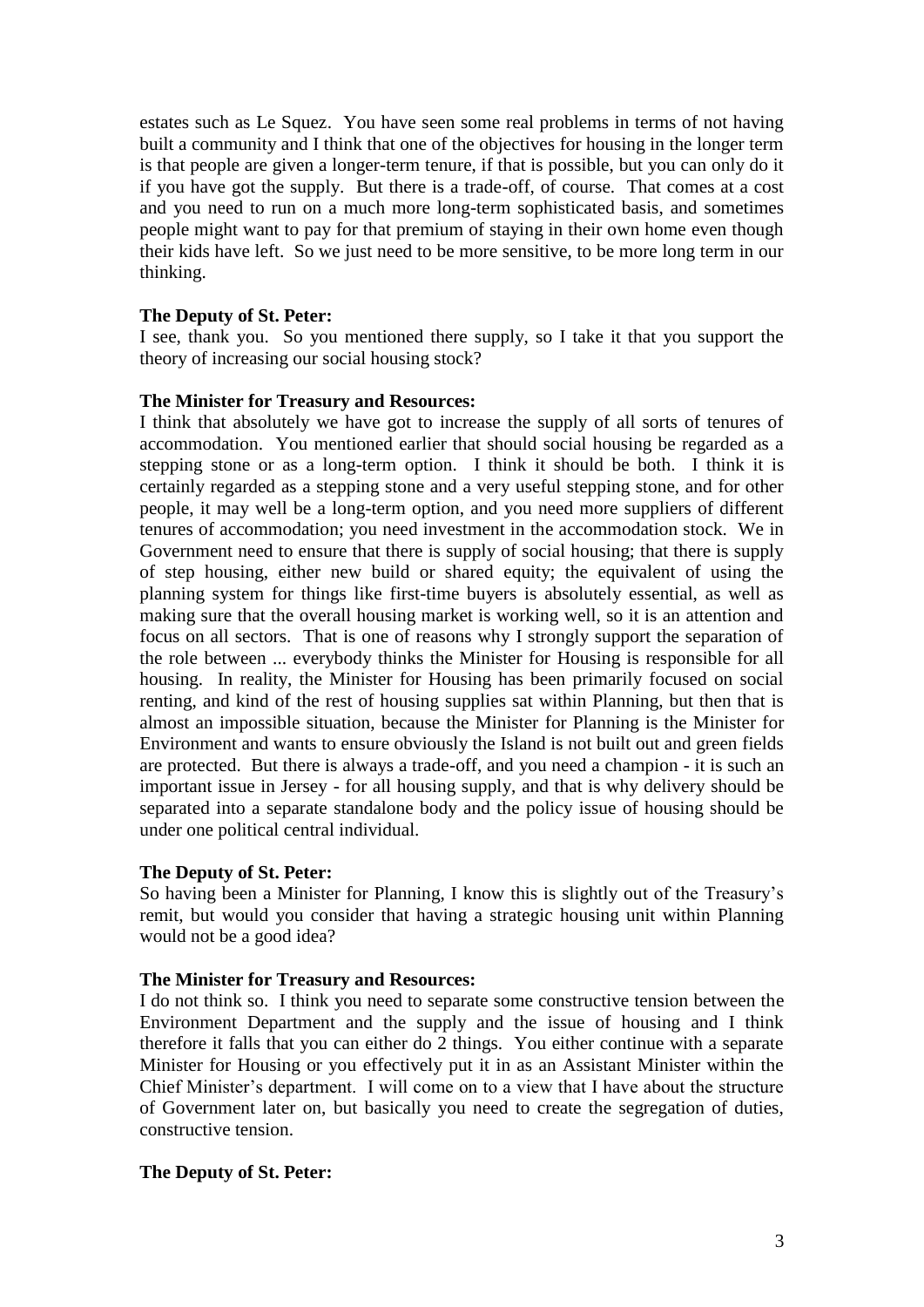Okay, thank you.

## **The Deputy of St. Mary:**

Should we be making more use of housing trusts to share the burden?

## **The Minister for Treasury and Resources:**

Yes, and I think I was - and I think Senator Breckon was - around in the States when the whole subject of housing trusts was started, and we fought quite hard the then Finance and Economics Committee to provide some social houses in the form of housing trusts. It was at the time, I think, when there was a resistance within central Government to allow borrowing and so you could regard the creation of the trust as almost a sort of an off-balance sheet financing operation, in other words, these entities were set up and they borrowed in their own right a very substantial amount of money. I think up to £100 million was borrowed, but it has been a huge success. I think there are always things to improve, there is always never-ending improvements in governance and the way that you procure things, but generally speaking, I think the Jersey Homes Trust has been enormously successful. The dual policy of rezoning land with the obligation to provide social housing, which was the first thing to do - we used to rezone land and just allow the developer to provide any sort of accommodation, whether or not it be category A or category B - that did not work, because obviously you will always go to the highest value unit. When we introduced the 45 per cent/55 per cent rule, which I was responsible for, when rezoning with the right to develop or the right to exploit the 55 per cent of new units on a green field came the obligation to provide 45 per cent of the units as social housing. Those were provided - in other words, the land value was a lot less - and that has been a huge success, and we need to build on that success and with that, on the concept of planning obligations, we need to go further. The standalone concept of trusts I think has been enormously successful, and I know that you have been meeting some trusts. The Jersey Homes Trust stands out as the most successful, but Christians Together have worked well. They are a slightly different animal, because they were born into existence for slightly different reasons that the Jersey Homes Trust. But yes, the trust sector is a good model and it needs to be supported, and I strongly support the concept of putting the Housing Department on a standalone entity basis. Not a trust though, they will be owned by the public.

## **The Deputy of St. Peter:**

There has been some gentle criticism, I would say, that more sites have not been allocated for the housing trusts to continue building and supplying social rented housing. Would you support the concept of that carrying on and more States-owned land being allocated for housing trusts to use?

## **The Minister for Treasury and Resources:**

Yes. The controversy was that land was purchased by the public and was then sold on with a big discount to the Homes Trust.

## [09:00]

We knew what was being done; millions of pounds was written off. The policy at the time was to buy mainly town centre hotel sites and other commercial sites. If we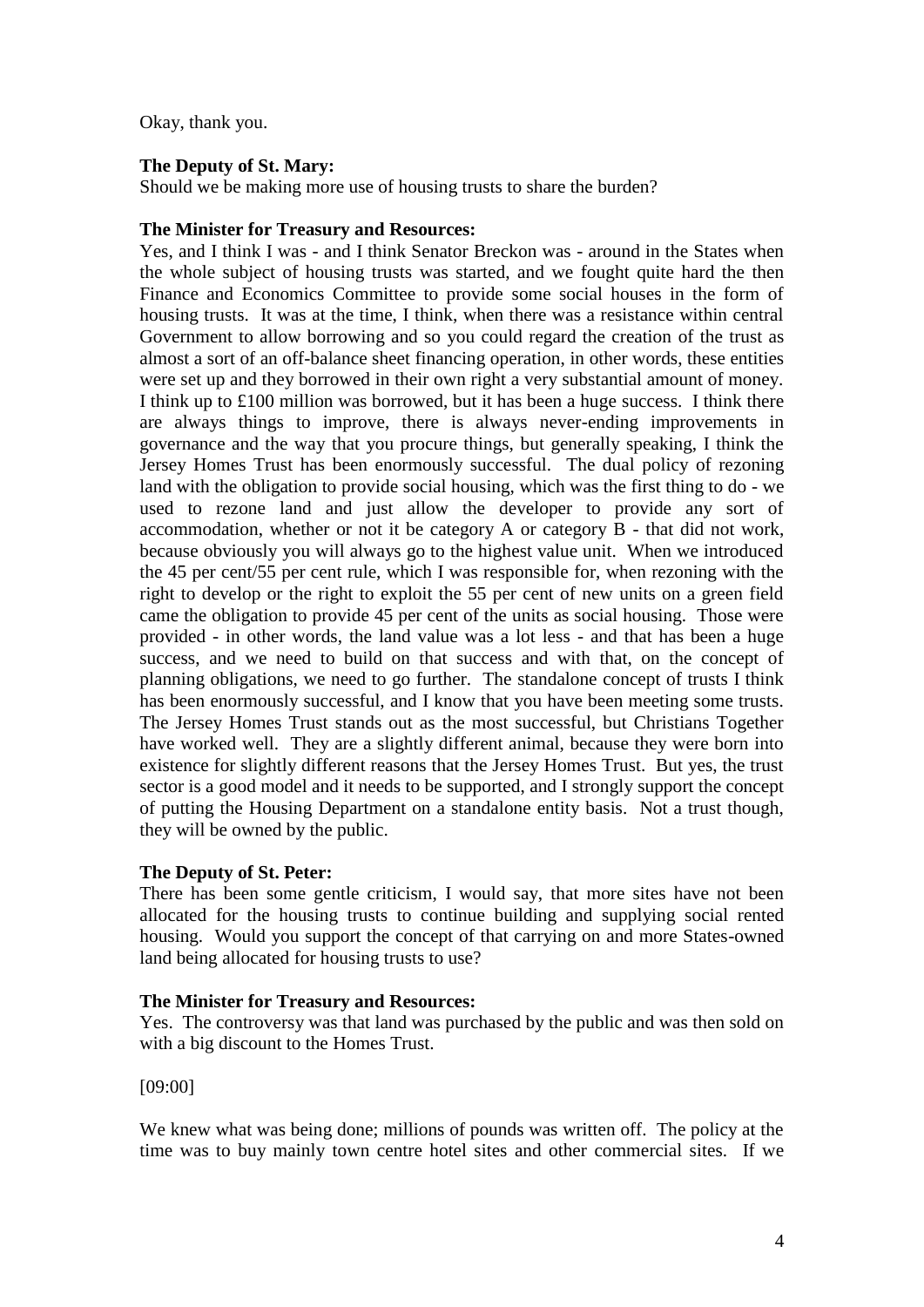think back to Colomberie, there was a big hotel site there. I cannot even remember which ... the Ritz, yes. That was a prime site. Similarly, the site ...

#### **Senator A. Breckon:** Le Coie.

#### **The Minister for Treasury and Resources:**

Le Coie, there we go. Those sites were bought and the monies written off. Now, I know that was always controversial because people said we were giving the trust something for nothing. Well, not quite. The governance arrangements for the trusts means that we do have ... we have never exercised them, but we could do, and one of the purposes of the new arrangements is for us to be able to have a greater leverage on the Jersey Homes Trust. Effectively, that value is captured for the benefit of social housing. Jersey Homes Trust have about £10 million on their balance sheet at the moment of cash. I want to see that money invested in social housing. We have had some very good conversations with the Jersey Homes Trust at the Treasury. The Jersey Homes Trust has almost a dual reporting line to the Minister for Housing and to the Treasury for some aspects of its work, and I think we should be encouraging the Jersey Homes Trust particularly to extend its portfolio. They have certainly got some capability with cash and some further borrowing.

#### **The Deputy of St. Mary:**

So could we sell all our housing stock to the Homes Trust that needs the refurbishment and use that money to build new state housing stock?

#### **The Minister for Treasury and Resources:**

I mean, I am ambivalent as to whether or not sites that are owned by the Housing Department or the current Housing Department are developed by the Homes Trust or another trust. It has got to be not for profit. It has got to be absolutely not for profit. You cannot just have an entity just pretending to be a social housing landlord. It must absolutely be for the purposes of social rental landlords. I think that we could do that. There has been a lot of resistance to it. I mean, if we think back to Liberation Court, Liberation Court was going to be built by the Housing Department and then transferred into the Jersey Homes Trust and there was a political hoo-ha at the time that they did not want to do it. Now, I do not know whether the debate has moved on at all. Personally, I think that I regularly go and make it my business to go and see how the sites for the Jersey Homes Trust are doing, and I see a pretty good performance in terms of the way they have looked after their tenants, keeping money for maintenance, ensuring that they have got well-run sites et cetera. I personally am ambivalent about it. I think in the longer term, there is a lot of work to be done; there is a lot of work. I think we must recognise that in the last 5 years, there has been a huge amount of investment in social housing. We have used fiscal stimulus money, we have done another £27 million this year, and that is making a massive difference in the standard of accommodation, which was poor, let us be clear. We have been catching up on achieving decent homes standards. A lot has been done, but there is a lot more to be done. There is some States-owned sites that have got some fantastic potential to create new accommodation and we need to create the vehicle that is able to do that.

## **The Deputy of St. Peter:**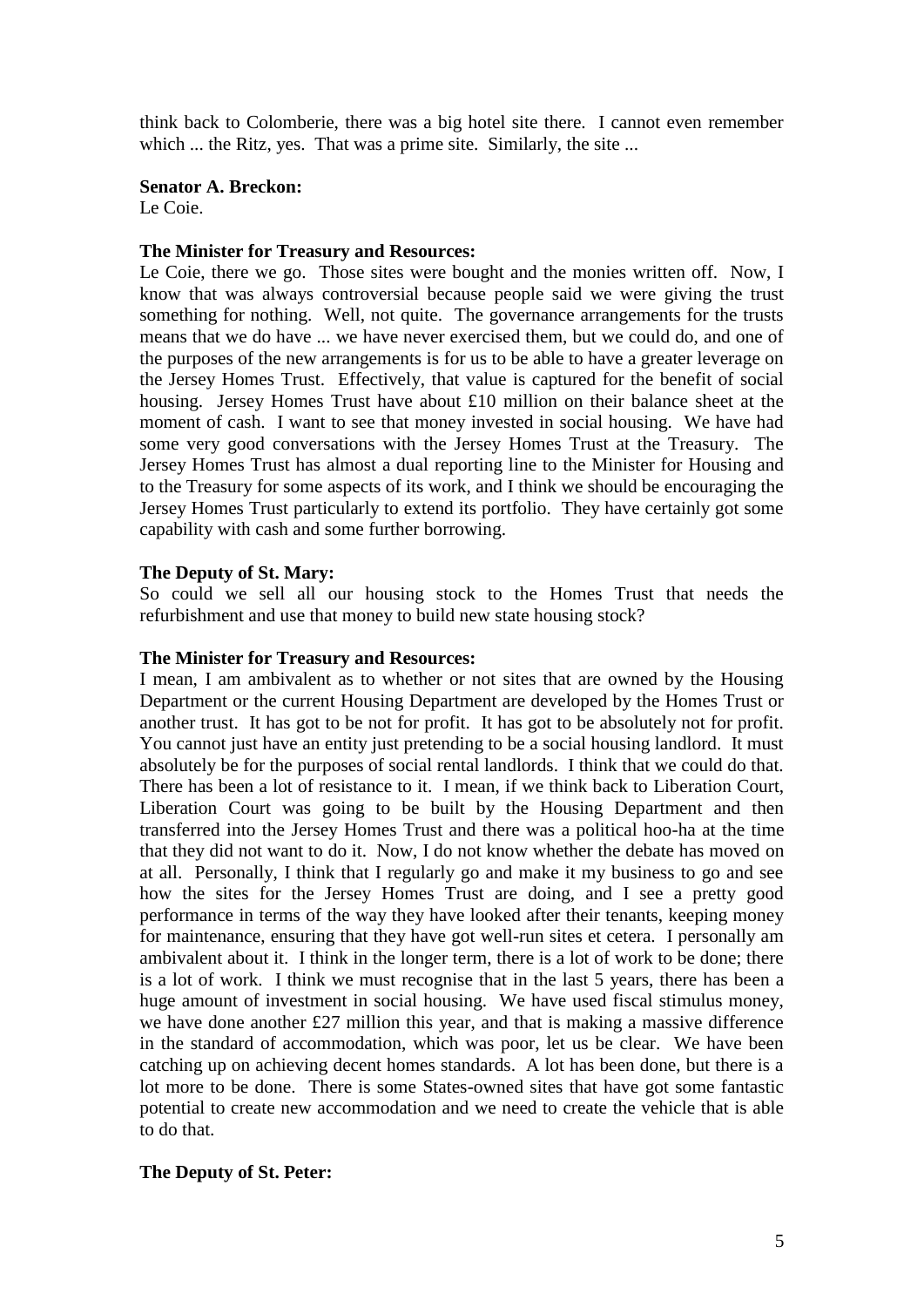It could be said that the housing trusts are perhaps being more efficient at managing their stock, keeping up with maintenance costs, whereas the States have allowed a lack of investment over a number of years, and that is why we are now catching up.

## **The Minister for Treasury and Resources:**

Yes. I mean, I think if I was sitting before you 3 or 4 years ago and we had not done what we have done in terms of the investment that there has been in social housing, I think that would be a fair criticism, but I think - and I have not got the numbers off the top of my head, but we could provide them - there has been a huge amount of investment going into social. When you look at the scale, when you look at ...

#### **Treasurer for the States:**

There is £8 million for Le Squez.

## **The Minister for Treasury and Resources:**

Which was just the fiscal stimulus money.

**Treasurer for the States:**

Yes.

## **The Minister for Treasury and Resources:**

Before that, there was phase 1.

#### **Treasurer for the States:**

Just out of fiscal stimulus, £8 million for Le Squez, and more than £3 million, £3.75 million for Pomme D'Or Farm, and then more recently the £27 million that the Minister has just referred to.

## **The Minister for Treasury and Resources:**

Then before that, there was some other substantial ... so we have done a lot more. We have done a lot. Is this programme finished? No. We are going to do more.

## **Senator A. Breckon:**

Phil, could you comment, you made mention there of money put in from the fiscal stimulus for Le Squez, but we had a report yesterday about the update on the ... it is Projet number... anyway, it was the social housing probably from 2007 - I think it was P.6 - and in there it was said for Le Squez it would generate revenue from sales and money from that would go in, so we are now talking about ... so where does that fail then?

#### **The Minister for Treasury and Resources:**

Well, I think ... just remind of which, because there are so many of them.

**Senator A. Breckon:**

It was P.6/2007, yes.

## **The Minister for Treasury and Resources:**

Can I just have a quick look at it? That was ...

**Senator A. Breckon:**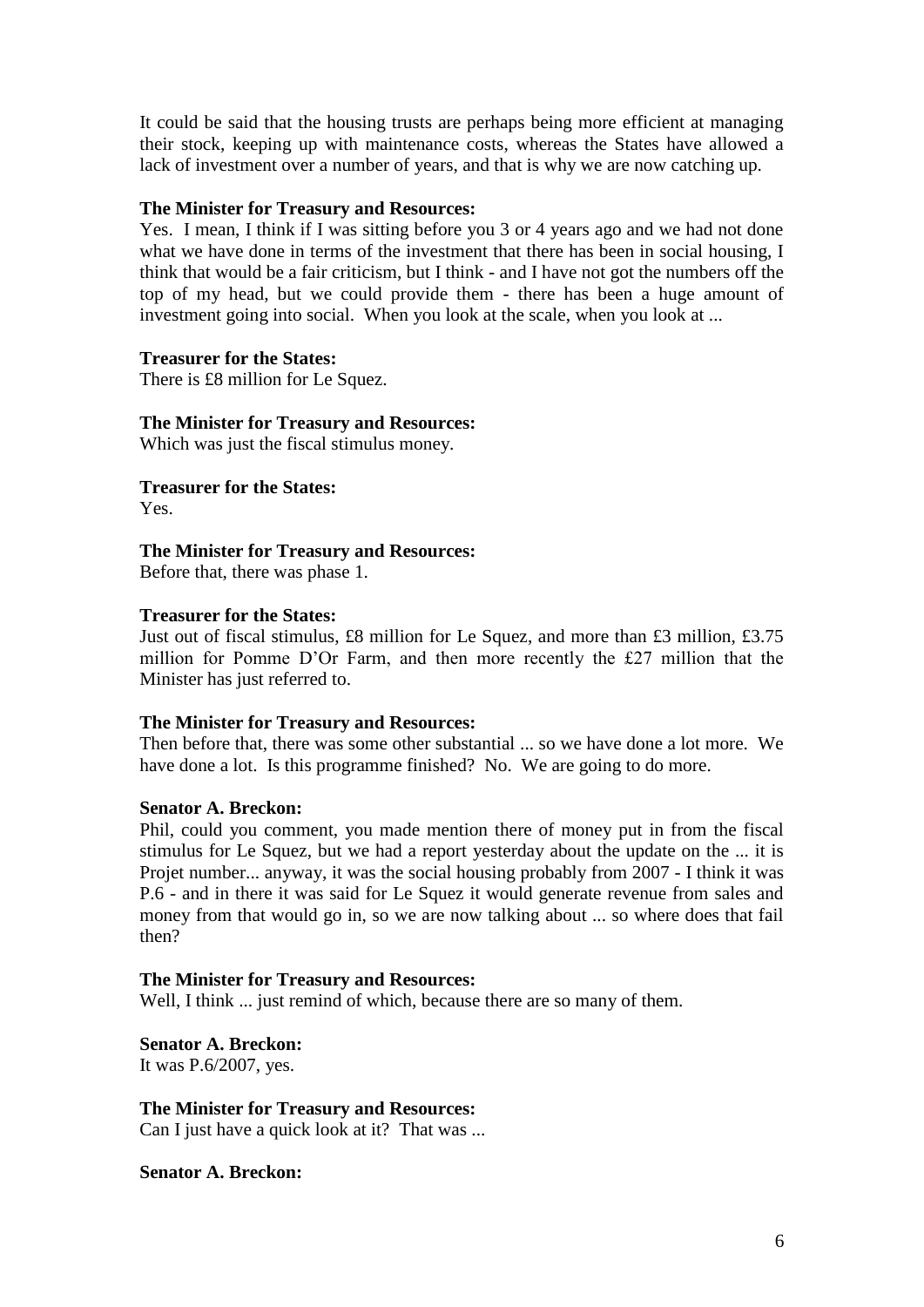This is the recent one.

#### **The Minister for Treasury and Resources:**

You have got the benefit of seeing something that I have not read yet.

## **Senator A. Breckon:**

Well, we only got it yesterday.

#### **The Minister for Treasury and Resources:**

Yes, I was away yesterday, so I am sorry that I have not read that.

#### **Senator A. Breckon:**

But that is an update on it, you see, but what it does not say is when the States debated that, we were told that Le Squez would generate money which would go back into generating the scheme, there would be sales for the scheme, and you just said that fiscal stimulus was going into Le Squez, and that was not the intention.

## **The Minister for Treasury and Resources:**

Well, let us be clear, the States ...

## **Treasurer for the States:**

I think both were happening.

#### **The Minister for Treasury and Resources:**

Yes, but the sales of States property has not occurred as was envisaged in that 2007 report, primarily because of economic considerations, more because of the credit crunch, because of people finding it difficult to get mortgages, people perhaps not having the confidence to step into home ownership. We have seen a massive ... that 2007 report was put before the States in a world before Lehman Brothers, before the global meltdown, so unfortunately there has been a problem. I, for my part, still support the concept of some limited sales of properties, and I think that that has a number of advantages. It provides for mixed communities on some estates, which is good. Home ownership is something that is helpful in some difficult estates whereby people are going to own their own homes, they are going to have a long-term investment in keeping those estates in a good state of repair, and I think that people's ability ... it is a big political subject about whether or not you should sell council stock in the U.K. (United Kingdom) and this is obviously a big, massive controversial issue. I am going to not enter that particular debate.

#### **Senator A. Breckon:**

No. Going forward, you see, there are still predictions in there for sales of properties in the future that are going to generate capital to do other things. I mean, how confident are you that that will happen?

## **Treasurer for the States:**

It is only 15 year, so ...

## **Senator A. Breckon:**

Well, there are various. There is a 20 or a 10 prediction, but I think there is 10 in here.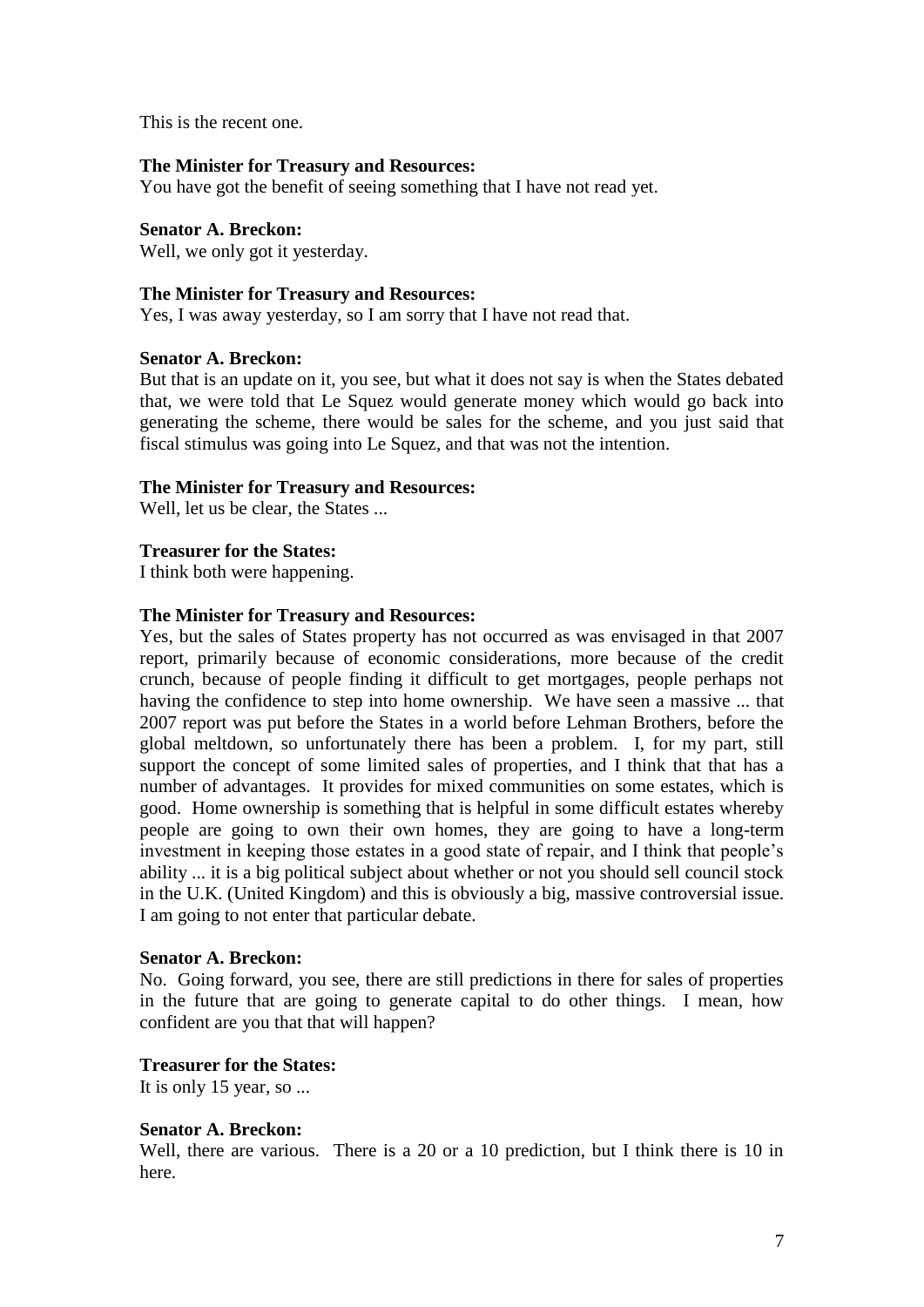#### **Treasurer for the States:**

The financial forecast is 15 a year, generating about £4.5 million, so in the scheme of things, the 4,500 or thereabouts properties for housing, it is not that big ...

## **Senator A. Breckon:**

But the reality, Laura, was in 2011, it was fine and it generated £1.8 million, and that is not the figure, because there was a discount, so the figure was just over  $\pounds1.3$ million, so that is a little bit different to £4.5 million.

#### **The Minister for Treasury and Resources:**

Yes, but that is in the teeth of the financial crisis.

#### **Senator A. Breckon:**

But then where is this going then? Is it going to get better?

#### **The Minister for Treasury and Resources:**

Well, I am an optimist and ...

#### **Senator A. Breckon:**

Are we going to start selling 15 and 20 a year again, are we?

#### **The Minister for Treasury and Resources:**

Well, over a period of time, the incorporated entity will sell the stock that is not required. I think it is important to note that the States also needs to make sure it has got the appropriate stock for housing its own demand. It is ...

#### **Senator A. Breckon:**

But then it cannot sell them and get the money and regenerate the others and then keep them as well.

## **The Minister for Treasury and Resources:**

Yes.

**Senator A. Breckon:** So there is a deficit here.

**Treasurer for the States:** Can I help you on that?

**Senator A. Breckon:** Yes.

### **Treasurer for the States:**

So another thing that we are doing is there is a lot of housing stock that is really key worker housing, plus that is with Health at the moment. Some of that is not really fit for purpose. We are in the middle of a project at the moment to transfer much of that stock over to Housing, involving Housing, Property Holdings and Health and Social Services in a little project. We are going to generate some capital receipts from disposals of properties which are not really fit for purpose.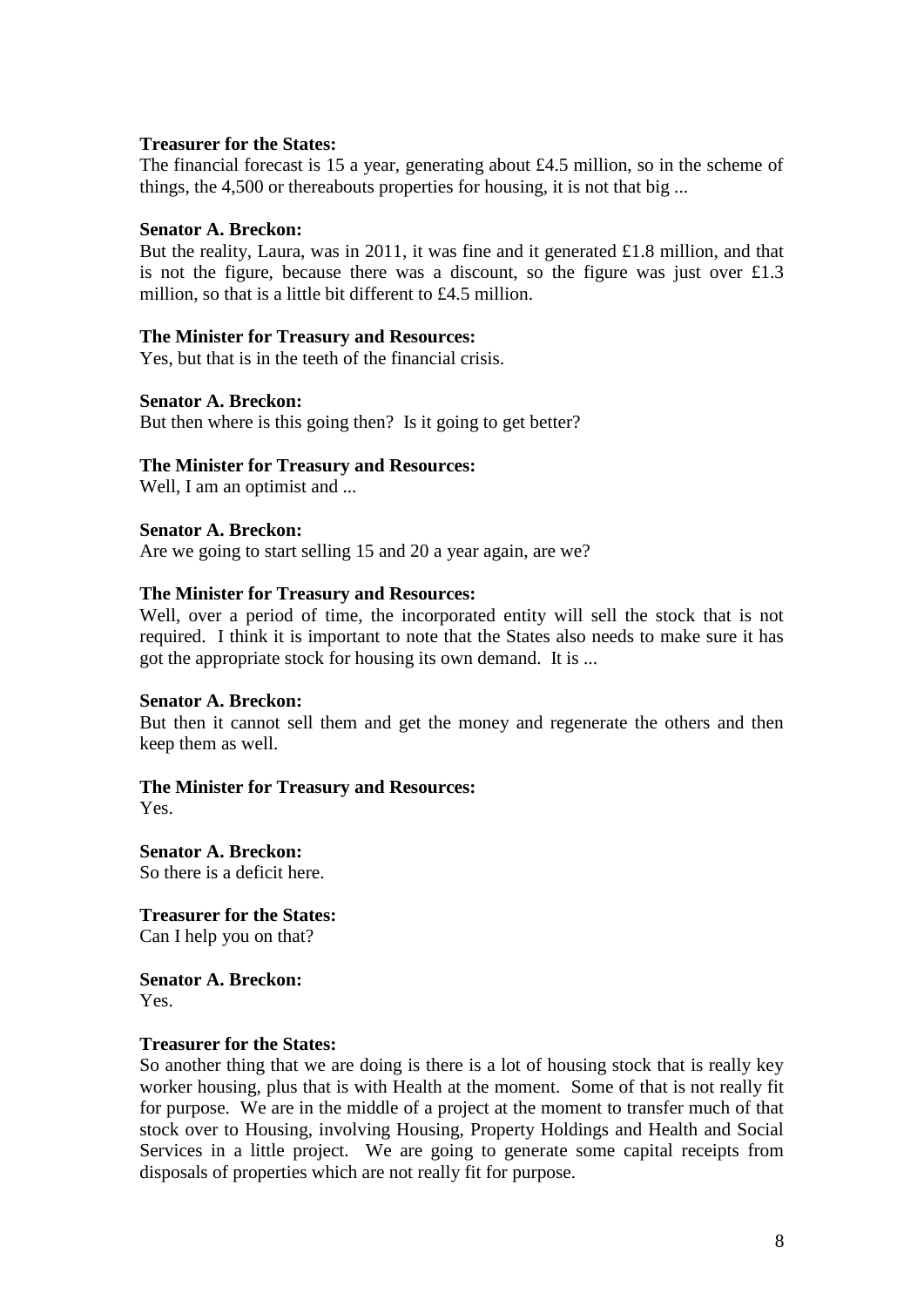#### **Senator A. Breckon:**

Mainstream, yes.

#### **Treasurer for the States:**

Yes, and we are also going to increase the utilisation of those properties, because of course we will still safeguard the interests of Health for their nurses and doctors and so on, but we will put those properties with Housing so they can manage their tenancy of them more efficiently and increase the utilisation. So there are other ways in which, through better management of our existing stock in other areas, that we will also generate some more capital receipts.

## **Senator A. Breckon:**

Would you see the Treasury giving comfort, like letters of comfort happened? I think it was £140 million to the Housing Trust, but do you see the position as being the same, where you would provide a comfort area, if you like, for an agency - call it what you will - that becomes Housing?

#### **The Minister for Treasury and Resources:**

I think there are 2 things, and the Treasurer has being doing a lot of work on this whole subject of debt and borrowing and how we fund it, and I think that is probably going to be a major area of examination for the Panel. I think there are 2 things in relation to letters of comfort and the general relationship with the trust or the new entity, and that is underwriting the borrowing, the capital, and there is underwriting the risk of interest rate rises or falls. In the past, we have done a mix and match of both. We have underwritten or we have issued some letters of comfort, but we also provided some certainty in relation to the interest exposure, and I think it is really important to separate out the 2, and the new approach that we are proposing to make potentially on borrowing is to get effectively fixed-rate money. It is worth saying that the States has a pretty good credit rating. Reading about the U.K. getting its credit rate reduced and all the rest of it, and the States of Jersey has a net asset to G.D.P. (Gross Domestic Product) ratio of 100 per cent, we think there is probably never a better time for the States of Jersey, if it wants to and if we get political support for it, to be assisting our housing organisations to get long-term money to invest in social housing. I have never been against borrowing. It is something I have repeated lots of times in the States: I do not believe that you should borrow for revenue expenditure. I have absolutely no problem with incurring debt in order to invest in long-term capital assets that particularly have a return. As a family or as an individual, you would go and get a mortgage to buy your first home. Nobody thinks about the fact that you need the upfront money to pay for your home at the start of your working life. The same thing is true for any accommodation and debt, and housing is something that is appropriate. But do you want to comment about it?

## **The Deputy of St. Peter:**

Could Abigail ask a question?

## **Panel Adviser:**

Yes, could the Treasurer just spend a moment outlining some of the assumptions in the Business Plan for the sake of our clarity? We know that there is an assumption of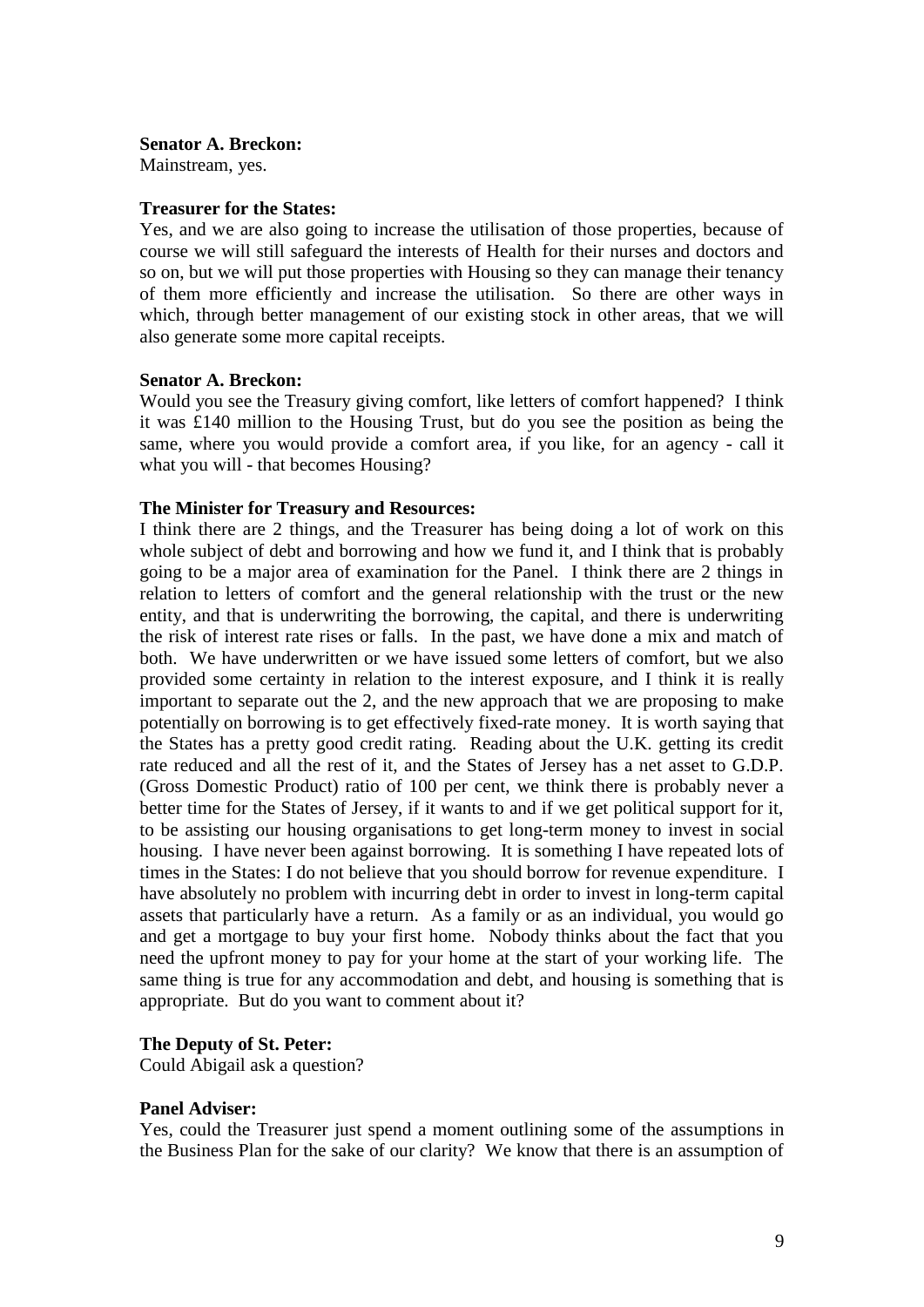15 sales a year; we know that there is an assumption of immediate convergence of the rents moving up 90 per cent. Could you tell us ... is that wrong?

## **Treasurer for the States:**

It would be phased for tenants so that there would be a means testing for tenants to get to the 90 per cent, so it would not be ... for every individual, it would not be a leap to a 90 per cent level. It would depend on their means and there would be some means testing.

## **Panel Adviser:**

So in the Business Plan, what assumptions have you made around the convergence with the intended 90 per cent, and perhaps as well as that, you could tell us a little bit about

## **Treasurer for the States:**

It is 10 years.

**Panel Adviser:** Convergence over 10 years?

## **Treasurer for the States:**

So this is like

**Panel Adviser:** Okay, and as the ...

## **Treasurer for the States:**

University Challenge. You asked me a difficult one; I might whisper to the person next me.

## **Panel Adviser:**

Oh, it is all right. There will be a bell at some point. What are the projected increases in rents annually and the percentage increase in return to the Treasury each year?

## **Treasurer for the States:**

We do not have a return to the Treasury. I think that is a little bit of a misnomer. What we are really doing there is returning Housing contributions back to the Treasury and out back to Social Security and into Housing, so there is a bit of recycling going on there. We have assumed an R.P.I. (Retail Price Index) increase for that sum, which is presently around £23 million; Abigail, is it not?

## **Panel Adviser:**

Yes.

## **Treasurer for the States:**

Sorry, ask again your first part of that question?

## **Panel Adviser:**

Rents, what is the assumed rent increase over a year?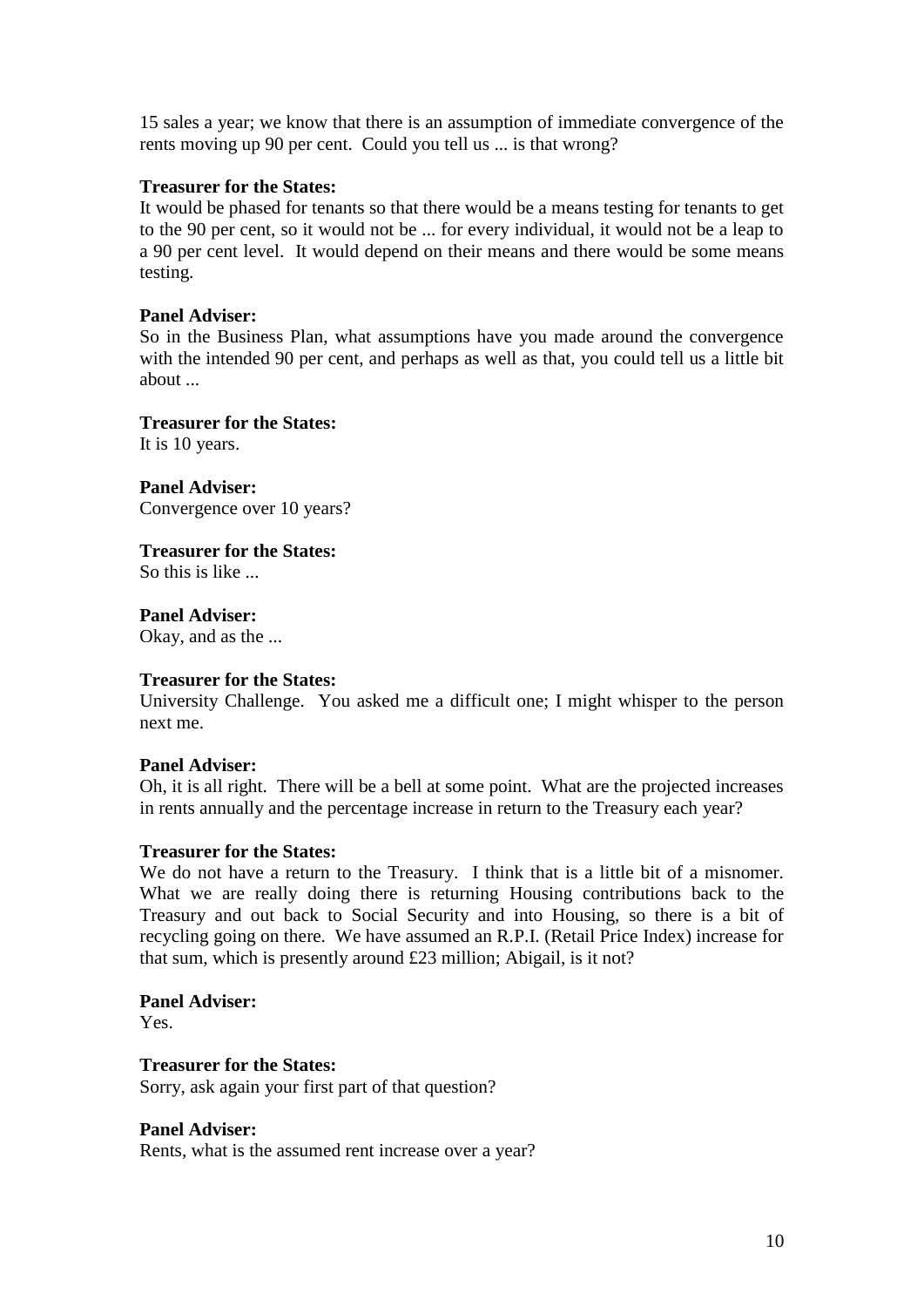**Senator A. Breckon:** About 3.5 per cent, is it?

**Project Director:**

I think it is R.P.I plus 0.75 and up to a maximum of £5 a week.

#### **Panel Adviser:**

Okay, and then that is means tested, is it?

**Treasurer for the States:**

Yes, yes.

#### **The Deputy of St. Peter:**

Well, I think we will leave the issue of means testing for the Minister for Housing perhaps, but it is interesting that you explain this is recycling of money, because it is understood that some governments collect revenue and then use it as general taxation, for want of a better term, and divide it up and use it for different spending projects, but why is that we have this transparent process where we collect ...

#### **Treasurer for the States:**

It is history.

## **The Minister for Treasury and Resources:**

It is recent history, it is when the of course housing benefit used to be delivered by the Housing Committee and the Minister for Housing in the form of rent rebate and rent abatement. When we brought in the universal income support system, then that was a sensible thing, because I think 22 different benefits were incorporated into one benefit. In fact, that is exactly what the U.K. is now doing, they are moving to their universal credit, rather than having lots and lots of different means testing - Abigail is smiling, so I feel that she has a view on that - but in Jersey, we do not do Ian Duncan Smith politics here, but it was a sensible move in terms of the way that it is carried out, where we had lots of income assessments, you had to fill in lots and lots of different forms for lots and lots of different things and some bank accounts were given to the Housing Department, they are doing an assessment of your income and then the Social Security was doing it and then the parish was doing it. It was not sensible. Out of that creation of the income support system came this transparent arrangement, whereby money was effectively given out by Social Security as part of income support, as opposed to a separate Housing Department. I think it was the formerMinister for Housing that started this particular little ball rolling, in the fact that he was producing this return. Well, he is not like the Chief Executive of Jersey Telecom producing a dividend, I am afraid. That is not the way it is. It is simply we are ... and I do not know whether or not we should have just booked the money straight to the Social Security Department as opposed to coming into the Treasury and then giving it back to Social Security - maybe we can have that - but it is not a dividend, it is not a return and it is collected in order to pay for housing benefit, and it is not negotiable to be reduced, because otherwise we will have to reduce housing benefit or increase taxes.

## **The Deputy of St. Peter:**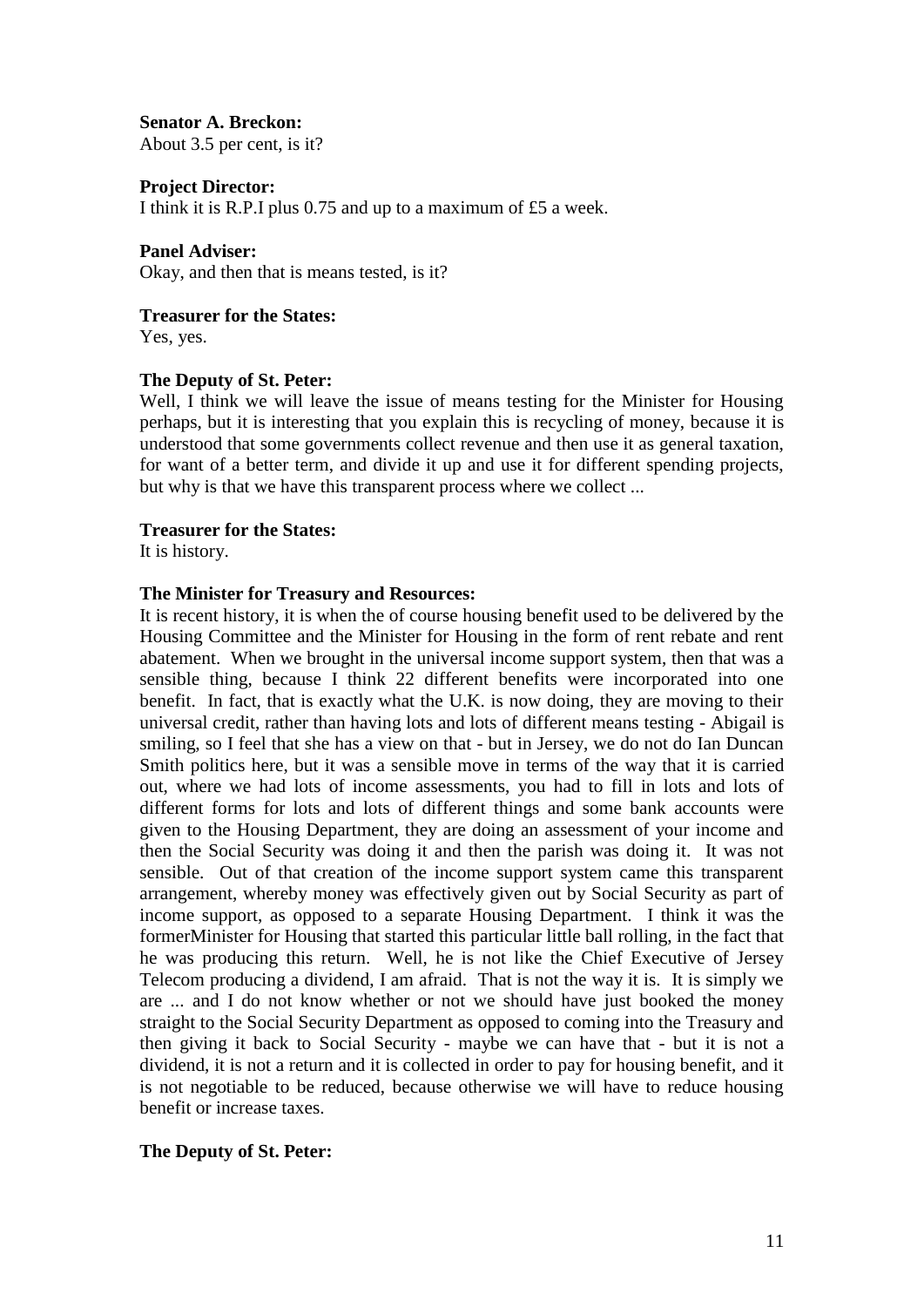Well, essentially though what happens is that the better-off social housing tenants subsidise those who are collecting income support, and it could also be said, you say there that it has to go up so that we can carry on with this, but the housing trusts are really against increasing their rents to 90 per cent of the market rate ...

## **The Minister for Treasury and Resources:**

Well, they would be.

## **The Deputy of St. Peter:**

... because they can afford to look after their stock and manage everything as they do ...

## **The Minister for Treasury and Resources:**

Well, some are.

## **The Deputy of St. Peter:**

... without increasing their rents to that extent. So why do we need to do it?

## **The Minister for Treasury and Resources:**

Well, I think it is an important issue that we do not create a distortion in the housing market. I understand that there is some different views, which is absolutely acceptable, within the housing trusts. We have provided over the period of time very significant subsidies to the housing trusts and it is a fair question as to why a housing tenant of a trust should be effectively at a very significantly discounted rent. That is a hidden subsidy, and why should a tenant of a really fantastic apartment owned by the Jersey Homes Trust or Les Vaux or the States get a significant reduction on their rent? That is not right, I do not think, and that is the debate about creating unintended consequences and unintended hidden subsidies in the housing market. You need to distribute, we need to focus our resources on those people who need it.

## **The Deputy of St. Peter:**

So what is the intended purpose of the surplus monies that those trusts are going to collect?

## **The Minister for Treasury and Resources:**

Well, it is to collect to invest into the social housing. There are lots of people who are not able to access social housing at the moment. We were talking earlier about individuals who cannot stay in their family home, because they are now 2 adults and so they need to downsize to a one-bedroom flat, and this is really harsh. You have got lots of single people who cannot afford property in the open market who cannot get on the housing waiting list. There is a category of people who we are not providing for, and that just seems to me to be inherently unfair, that some people are getting a subsidy when they have got means to effectively cater for themselves, or maybe they should consider some alternative form of tenure, maybe home buy or shared equity is the right way for them to be considering. We are holding very substantial ... housing is very capital-hungry. We have got hundreds of millions of pounds, literally. I am not saying it is wrong, but we must recognise that the States has got hundreds of millions of pounds of money tied up into social housing, and you want to target social housing to those that really need it.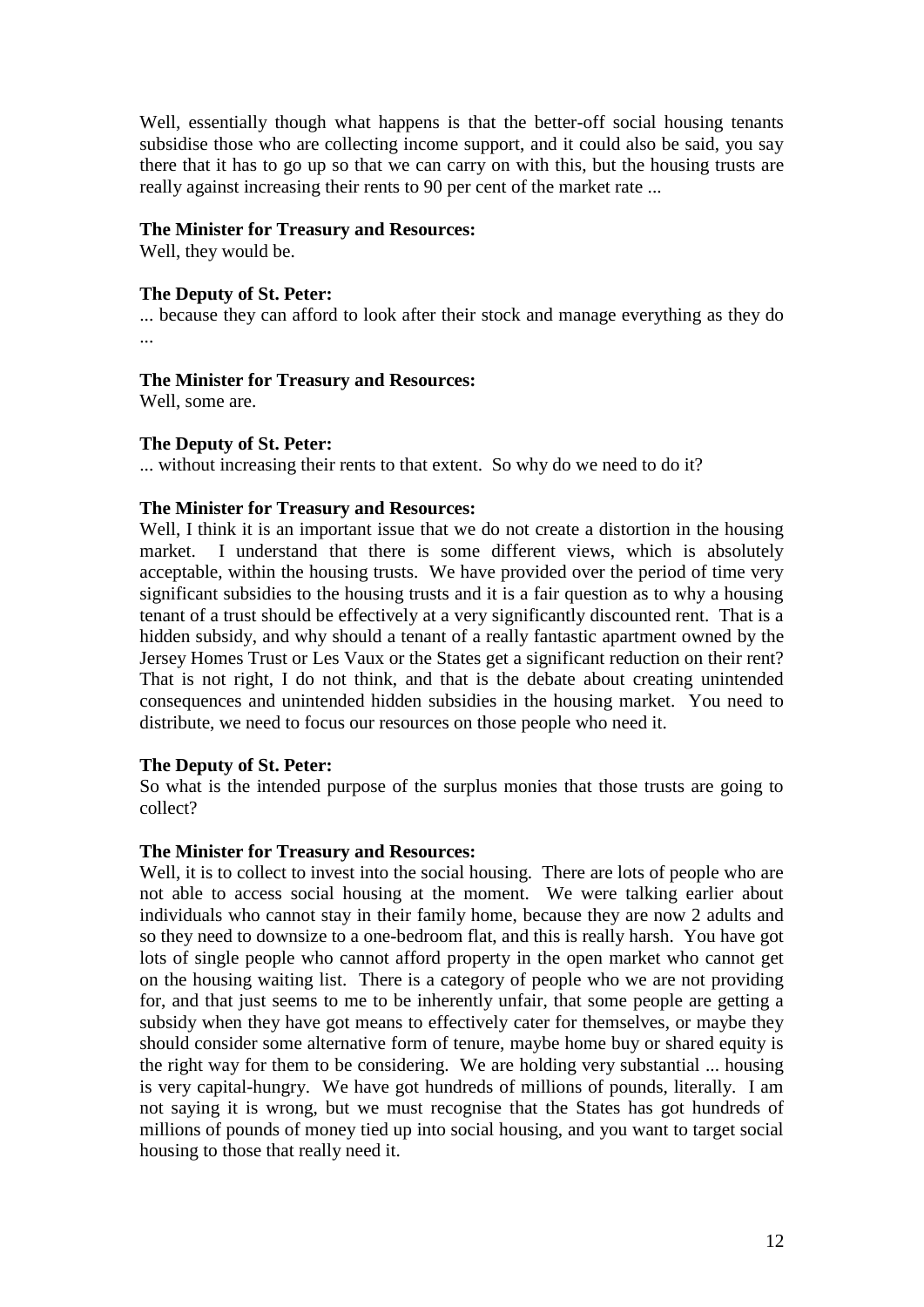## **The Deputy of St. Peter:**

Part of this transformation programme is that you are going to use that asset for the department - or if it becomes the new Housing Association, that entity - to borrow against the existing asset, but you are also encouraging them to go out and borrow in the open market as well with banks, I presume. Why is that? Why are you not just relying on your asset base?

## **Treasurer for the States:**

There are 2 different sources of borrowing that we are thinking. The first is that, as you know, within the medium term Financial Plan, we are trying to make better use of the assets that the States already has, and so we have a Currency Fund which at any one time might have as much as £90 million in it, and in the past, that Currency Fund has just been sitting there as a liquid asset attracting presently a very modest level of interest. We have done some work. We have looked over the last 10 years to see the lowest level to which that gets and it never gets really below £60 million. So what we are looking at doing is this money, of course it is pounds sterling, matching every Jersey pound that is in circulation. We can make better use of that money by investing it in infrastructure, and so we have changed the investment strategy for that fund. We have created an infrastructure fund and we have planned to lend £40 million of it to the new Housing Association. The new Housing Association will pay a modest interest rate, but nonetheless it will exceed what the Currency Fund was benefiting from previously. So the States gets a better return, it will be around 4 per cent on that £40 million, and Housing gets a very good rate for its borrowing, so everybody benefits.

#### **The Minister for Treasury and Resources:**

Well, and the economy benefits, because that money is at work in the Jersey economy because it is going to provide jobs and it acts as the ... first all we intended, it is not ... as the Treasury have said, the consequence of this is that it also provides a fiscal stimulus, getting money that is invested that would be invested in markets in London invested in the economy of Jersey. That is the kind of stuff that economists are recommending that the U.K. does, what we are doing here.

## **The Deputy of St. Ouen:**

Can I ask, has a detailed business model been developed to support the proposals contained in the White Paper?

**Treasurer for the States:** Oh yes.

**The Deputy of St. Ouen:** Can we be provided with that, please?

## **Treasurer for the States:**

You can. I was just going to offer that, Chair, to your adviser. I have a briefing note here. There is absolutely no reason why I cannot just hand the briefing note over, rather than sort of laboriously go through all the points, if that is acceptable.

## **The Deputy of St. Peter:**

Thank you. Very much so, thank you.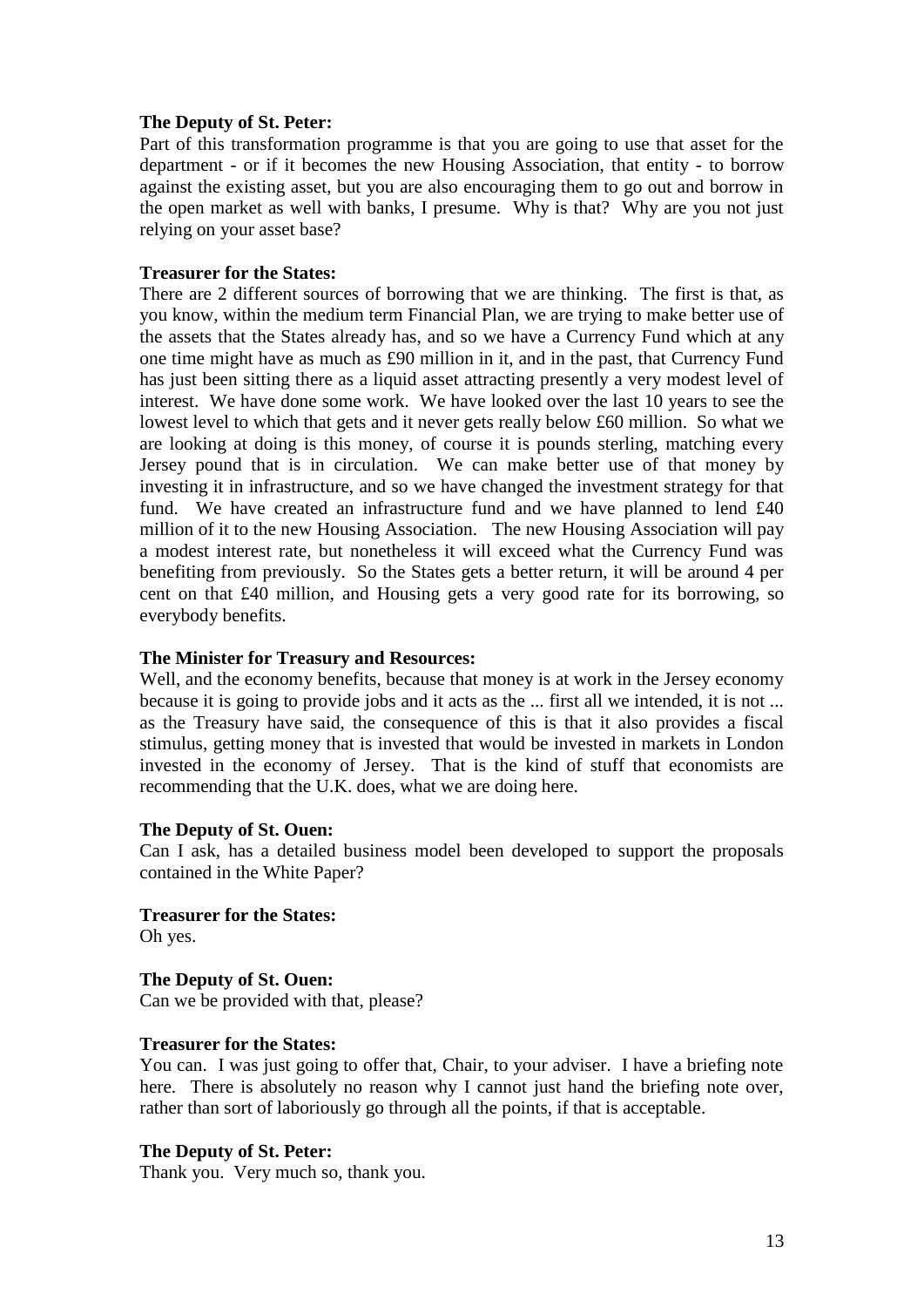#### **Treasurer for the States:**

We would happily arrange for John Hamon to brief Abigail on the details of the financial model outside this meeting if that will be helpful to you.

#### **The Deputy of St. Peter:**

Yes, that would be very helpful.

#### **The Minister for Treasury and Resources:**

It is worth saying that we have done a lot of work. The Ministerial oversight group has done a lot of work on this subject of the 90 per cent, of how the 90 per cent could be brought in, at what levels and we have had hours of discussion among the Minister for Housing, myself, the Minister for Social Security and the former Chief Minister and the current Chief Minister about this whole issue of the 90 per cent, what the maximum rent uplift per week should be, what the options are of doing it at £10, £5, over 5 years, 10 years. There are all sorts of things. I think you can see our thinking that has been applied to that final policy proposal, and of course it is a proposal that the Minister for Housing is welcoming feedback on that.

#### **The Deputy of St. Ouen:**

I am interested to know.

### **Treasurer for the States:**

Sorry, there were 2 parts. So that is one part of the funding, which is internal really, and the second part of the funding would be the external borrowing to which you referred earlier. What we would be looking to do is to secure that at obviously the most attractive rates that we can for Housing, and there will be different vehicles that we could use to achieve that, and it would make sense for us to be thinking about the borrowing needs for Housing at the same time as we are thinking about the borrowing needs for the new hospital and to use that purchasing power, if you like, to get the most attractive deal.

## **The Deputy of St. Peter:**

I see.

## **Treasurer for the States:**

We would be looking to where we ... we are already doing work on profiling the likely borrowing requirement. We do not want to over-borrow. Of course it is very tempting to borrow now, because the rates are extraordinarily low, especially longterm rates are extraordinarily low. So we are going to have a difficult choice to make as between borrowing and maybe over-borrowing early in order to benefit from those excellent rates in the longer term, and we will have to strike the right balance between those 2 things.

## **The Minister for Treasury and Resources:**

I mean, we have always said that there is a long-term benefit for Jersey's prudent financial policies, and Jersey in the next 10 years will benefit from being able to be access funding for absolutely legitimate projects of improving our social infrastructure, improving our housing and health estates. We will be borrowing at the right time, unlike other places that have now loaded up their balance sheets with debt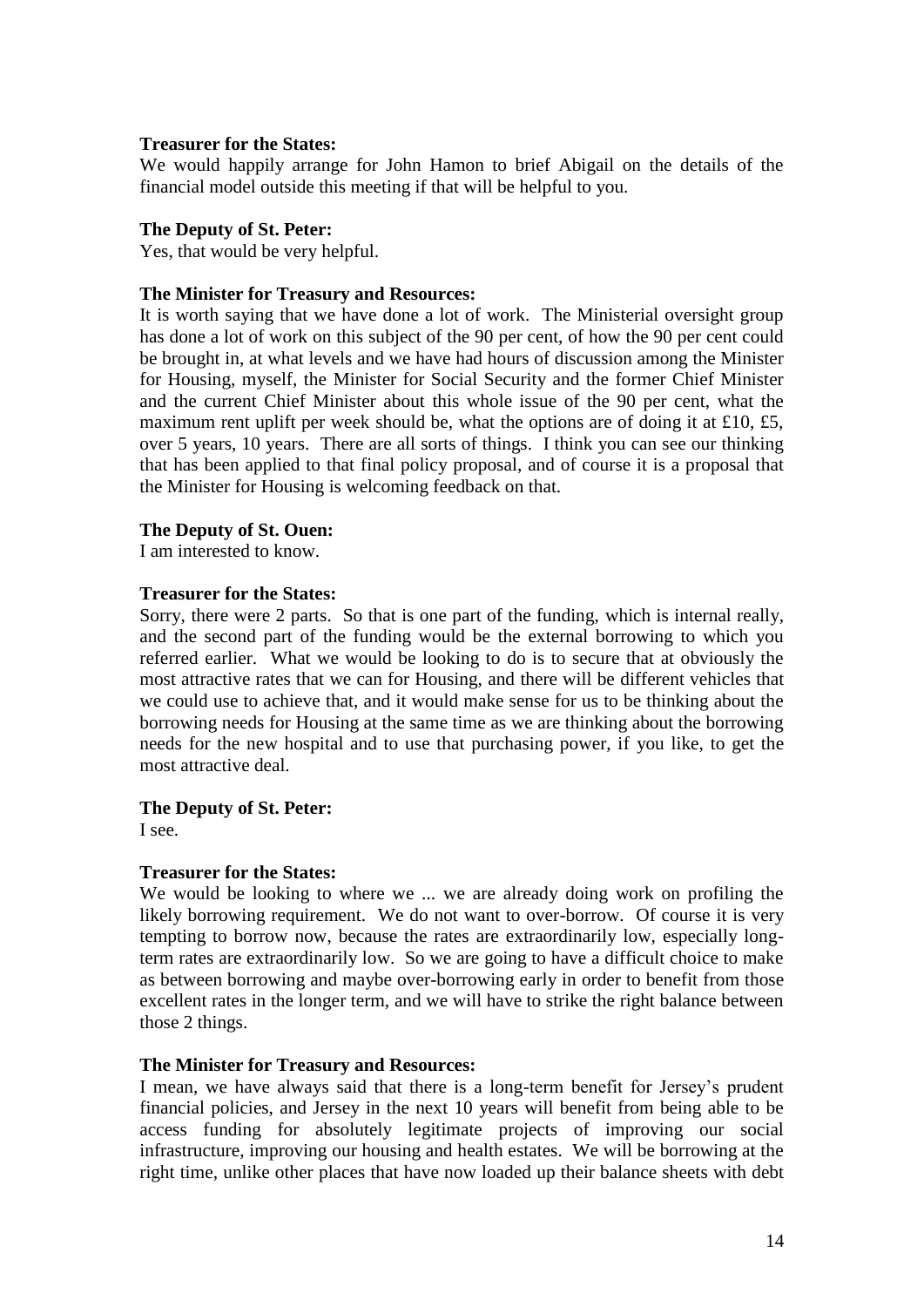and have got no capacity to improve their services; in fact, they are having to do cuts. We are very, very cautious on this subject of borrowing. We are ultra, ultra-cautious and we will continue to do so, but it is appropriate, having had the good experience of effectively allowing some borrowing in the Jersey Homes Trust and seeing how that has massively improved the supply of social housing without it in any way undermining the public finances of Jersey. We think that the new housing organisation should and can access long-term funding, whether that is a bond, whether that is bank borrowing, whether that is private placements or whether or not it is a local placement. We are looking at all different options.

## **The Deputy of St. Peter:**

But the new Housing Association will not just have to finance its loans, it will also have to finance the Treasury, because it will be fiscally tied to yourselves.

#### **The Minister for Treasury and Resources:**

Well, let us just examine our Housing Association compared to some others. They are getting 4,400 units of stock debt-free. Let us just ponder that, compared to housing associations ...

#### **Senator A. Breckon:**

What it is saying here is - this is in point 3 of the summary - it says: "The new wholly States-owned Housing Association is established to improve the States own social housing stock. The new association would operate as a strategic investment and continue to make a significant financial return to the States each year." So that is on there, then ...

#### **The Minister for Treasury and Resources:**

But that is to pay for the Social Security system.

#### **Senator A. Breckon:**

Yes, but then that is they need to pay it as opposed to trusts, who do not. Trusts do not make a return to the Treasury. Trusts have had it the other way, and then there is borrowings in there, there is declining sales figures. I mean, how robust is this financial model, to set the Housing Department loose as an agency when there is some doubt over the finances?

#### **Treasurer for the States:**

There is not any doubt over financing, Chairman. The financing is absolutely clear in the model. Sorry, Minister.

#### **The Minister for Treasury and Resources:**

That is all right. You are the Treasurer. If it gets past you, it will ...

### **Treasurer for the States:**

The costs of the Social Security contributions for the housing element of income support have to be met. We have a model of managing those, which involves that money cycling through from Housing to Treasury to Social Security, and the new arrangements to de-link that, because the contribution back from the Housing Association is not: "Hand back everything." It is not based on handing back everything that is collected from the Social Security element of income support. In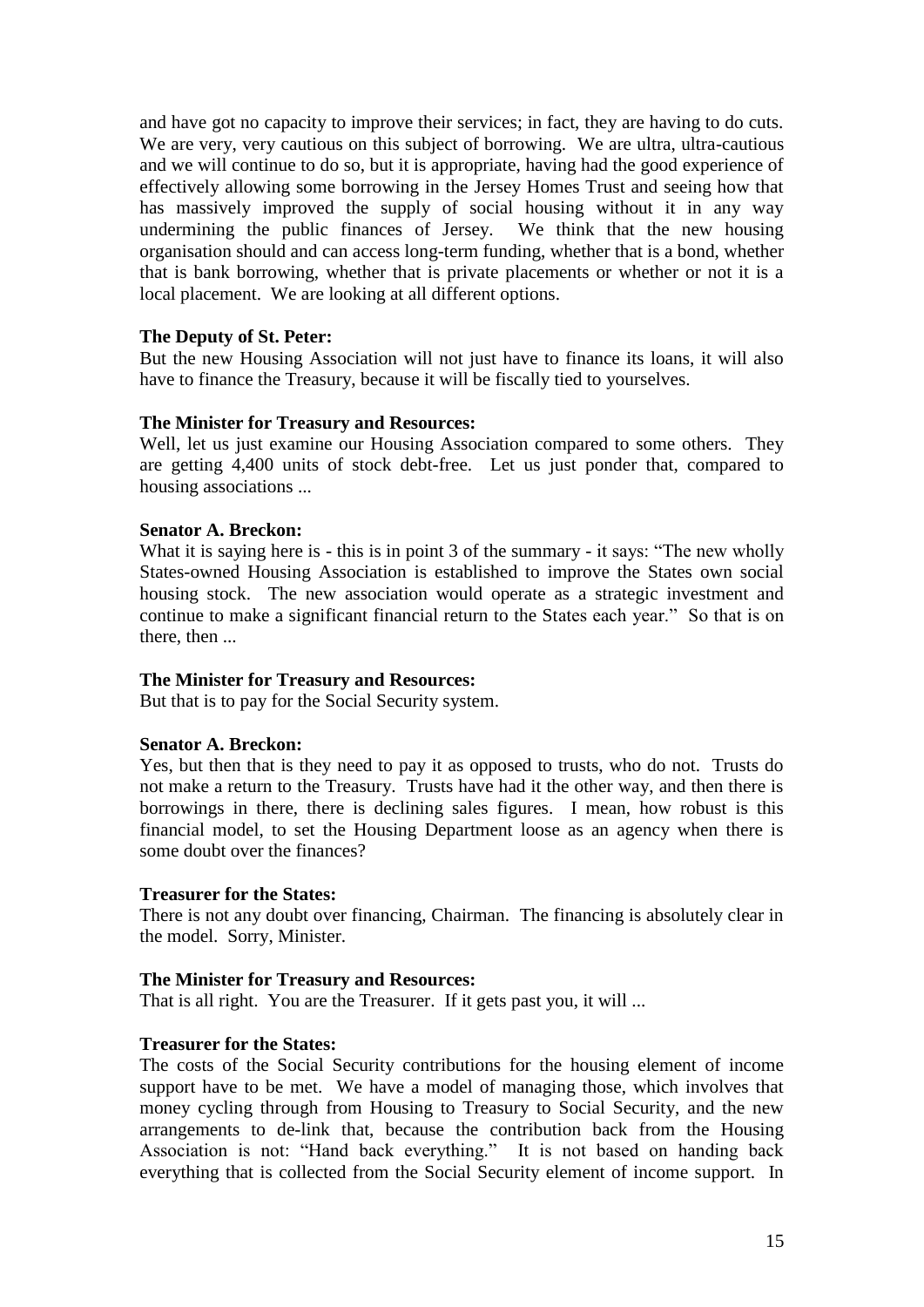future, it will be based on a lump sum, which is the current position around £23 million uprated for inflation, but it is not a return in the sense that we have a return from the utilities where we have a share of profits, so it is not a return in that sort of sense.

## **The Deputy of St. Peter:**

We do understand that, but there are 2 points really, and the 2 consequences, and one is will we be retaining enough money to maintain properly the housing stock that we have, because that has been the criticism of past, and this movement of money, that the Housing Department have not been allowed to hoard enough money to maintain their stock properly which is why we are in the position we are in. Then the consequence of raising the rent to 90 per cent of market rent is that there will be more people potentially moving into income support brackets, therefore income support will need extra funds to pay more income support. How have you resiled this? I know that there have been discussions about setting the rate at 80 per cent of market rate and 70. How did you justify settling on the 90 per cent rate?

## **Treasurer for the States:**

The modelling was done to see where we would break even and if you go to an 80 per cent rate, we would not break even, even after 30 years, but the 90 per cent rate we will break even after 21 years. So the modelling was done to establish just what was going to be required in order to make the whole package work. The thing that really helps improve the standard of the stock is the new investment that will come from the borrowing, and that also helps to expand the stock as well, and it is £148 million - it is in the notes that I have just given to Abigail - £40 million of which will come from the Infrastructure Fund and £108 million from the borrowing. That is the current proposal.

## **Senator A. Breckon:**

But the difference, Laura, between the trusts - as Philip knows - for example, Le Coie Hotel we wrote off £12 million of the development costs and handed it over to the trust. What we are saying here is that there will be £40 million worth of borrowing, there will be annual return to the Treasury and then the department will be set up so they are set up on a different basis to all the trusts were. The trusts were given interest subsidies, they were given capital write-offs. There was other things in the Housing Development Fund that enabled them to get where they are today. It is like what Philip says. They are ...

## **The Minister for Treasury and Resources:**

But hold on a minute, and I know you have got very strong views about this, Alan, but let us just compare the balance sheet and the profit and loss if we were just being a really external investor, which we are not, of the Housing Department and the Jersey Homes Trust. The Jersey Homes Trust have got 860 units of accommodation. They have got £90 million worth of debt. Their net asset position is... I cannot remember, but we have got their accounts, and they are worth looking at. Let us compare the new incorporated Housing Department: 4,400 units of accommodation going in with virtually no debt and an ongoing ... I mean, what is that worth? What is the net asset position of that?

## **Treasurer for the States:**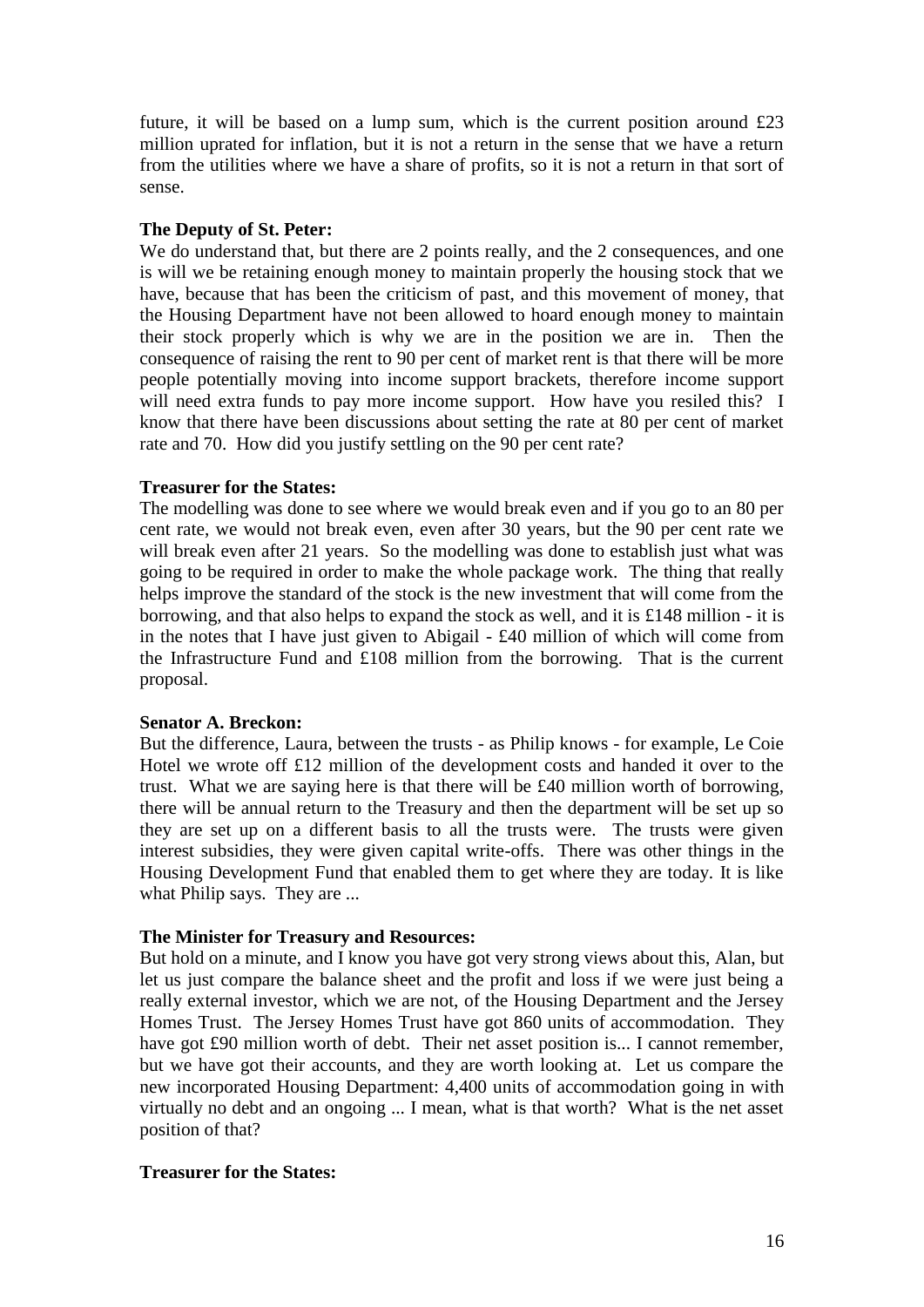It is about £1 billion.

## **The Minister for Treasury and Resources:**

About £1 billion, so you have got £1 billion worth of net assets. Even if we are going to be ultra-cautious, let us call it £0.75 billion, that is £0.75 billion net asset position of that organisation, and we are then going to just simply give it the ability to be investing capital in its new stock, and the issue of 90 per cent, it is viability for the entity itself, but it is also an issue of not having the unintended consequences of hidden subsidies for some people. That is a really important issue. It is really important that you should not be able to effectively get this hidden benefit without it being explicit. We need to direct public subsidy into areas that are needed, not give people lots ... and it is not 100 per cent of rentals, it is 90 per cent.

## **Senator A. Breckon:**

You mentioned at the start the reason people are interested in this housing is because they cannot afford the market, so they go in ...

## **The Minister for Treasury and Resources:**

Then they will get the income support.

## **Senator A. Breckon:**

So we are just on the money-go-round again.

## **The Minister for Treasury and Resources:**

But the money going round is a much more transparent issue, and I need to convince you - I know you have got very strong views, you have brought proposition after proposition to the States on this - I believe that we should have an open, transparent arrangement of housing subsidy, which you cannot get if you effectively keep people's rents artificially low. It is not right.

## **The Deputy of St. Peter:**

But then are you not doing the same thing if you increase the level of income support that they receive?

## **The Minister for Treasury and Resources:**

Yes, but you are targeting it and you are creating a much more transparent ... the Treasury is against hidden anything. We want open, transparent numbering, we want to know where money is and where it is being spent. We want to know where capital is, what the cost of operating different capital is. We want to see it. We do not want it hidden, we do not want disguised remuneration, we want open and transparent accounting so that the public can see where their money is going. You show where the money is going by on the one side getting a reasonable ... 90 per cent is not 100 per cent of market for homes, and they get effectively the subsidy if people need it on the income support system. It is much more transparent, it is a much fairer system, and it also does not discriminate between the Housing Department and the Homes **Trust** 

## **Treasurer for the States:**

I think there is about 70 per cent of housing tenants who are in receipt of income support, which means...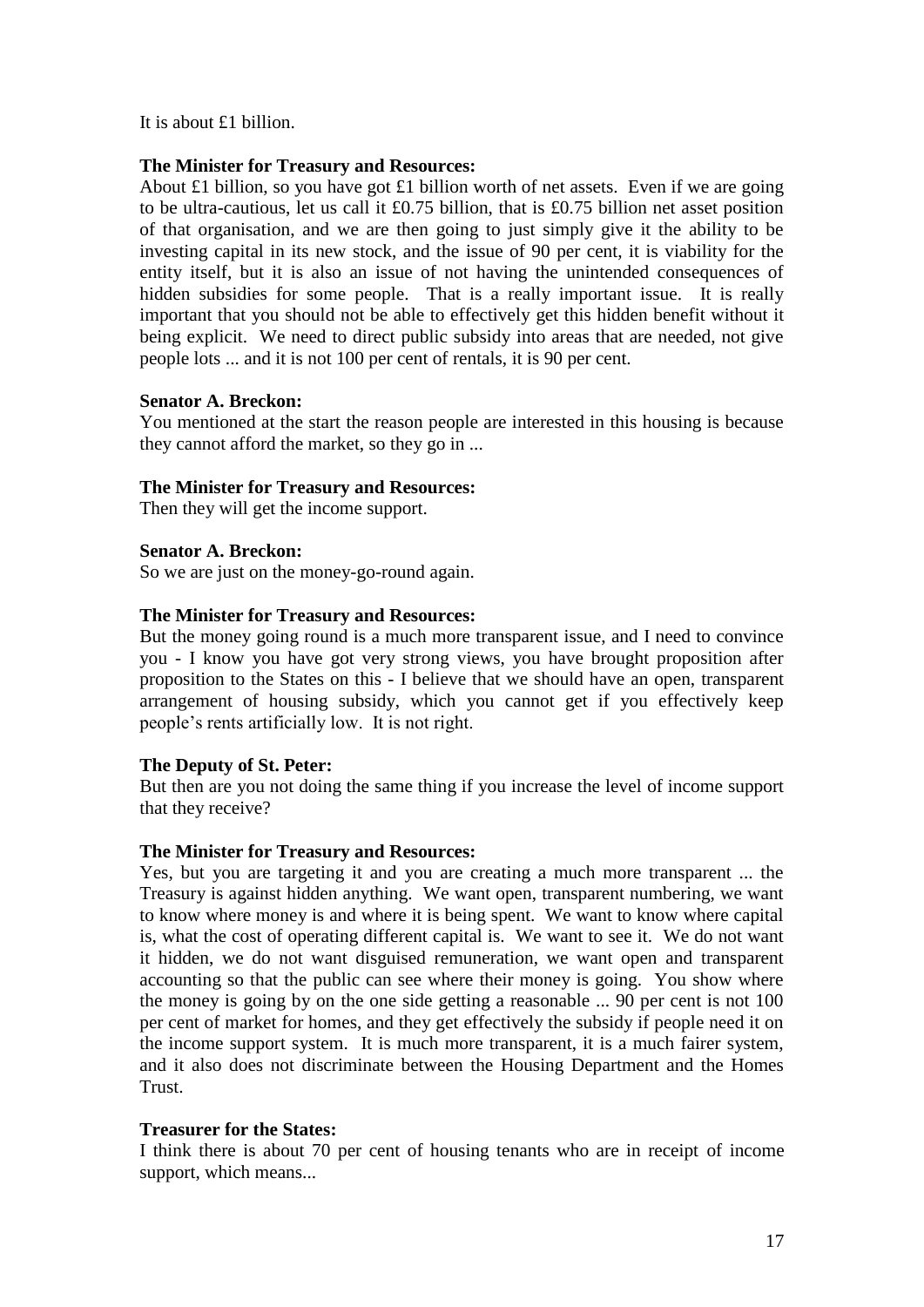#### **The Minister for Treasury and Resources:**

Housing component income support? Yes.

#### **Treasurer for the States:**

Yes, which means that about 30 per cent are not, so the question is by how much are we subsidising that 30 per cent of people who potentially could pay the market rate, so that is the sort of thing that we are trying to take into account.

## **The Deputy of St. Peter:**

An interesting question would be to find out how many of those 30 per cent are not going through the means test process, because it seems that perhaps one of the consequences of this policy will be that more people will choose to go through the means test process than currently do.

## **The Minister for Treasury and Resources:**

Is that a bad thing?

## **Treasurer for the States:**

Your very first question was about why do we have social housing, and it is to meet the needs of people who would not be able to afford decent housing otherwise and that is the 70 per cent plus a proportion of the 30 per cent, so it is very important that we target our resources appropriately to meet that need.

#### **The Minister for Treasury and Resources:**

We are not as developed as we ought to be and that we can be in terms of delivering different tenures of accommodation. Those 30 per cent, those people if they want need to be given the opportunity of home ownership, perhaps not 100 per cent home ownership, perhaps a shared equity arrangement, a New Start arrangement. I was in London yesterday and I was looking at some accommodation, in a private capacity, I was just interested in it. The New Start policy in the U.K. (United Kingdom) is apparently quite successful and I would like to see different tenures of accommodation being provided. Everybody should be at least given the option of getting into some form of home ownership.

## **The Deputy of St. Ouen:**

Do you think it is right that we should consider social housing as a strategic investment, bearing in mind that we are required, as you rightly say, to provide accommodation for those who could not otherwise afford it?

## **The Minister for Treasury and Resources:**

I do not regard social housing as a strategic investment. I think it is really important that we do not mix our terms. I am not regarding the social housing entity in the same way as Jersey Telecom or Jersey Electricity, which is an investment that is held by the public. That is not the same for housing. The fact that we are using money from the currency fund and investing it strategically in housing is not the same thing as saying that housing is regarded as a strategic investment for profit, because it is not. I think I need to be careful with the way we answer questions so that we are not giving the wrong impression.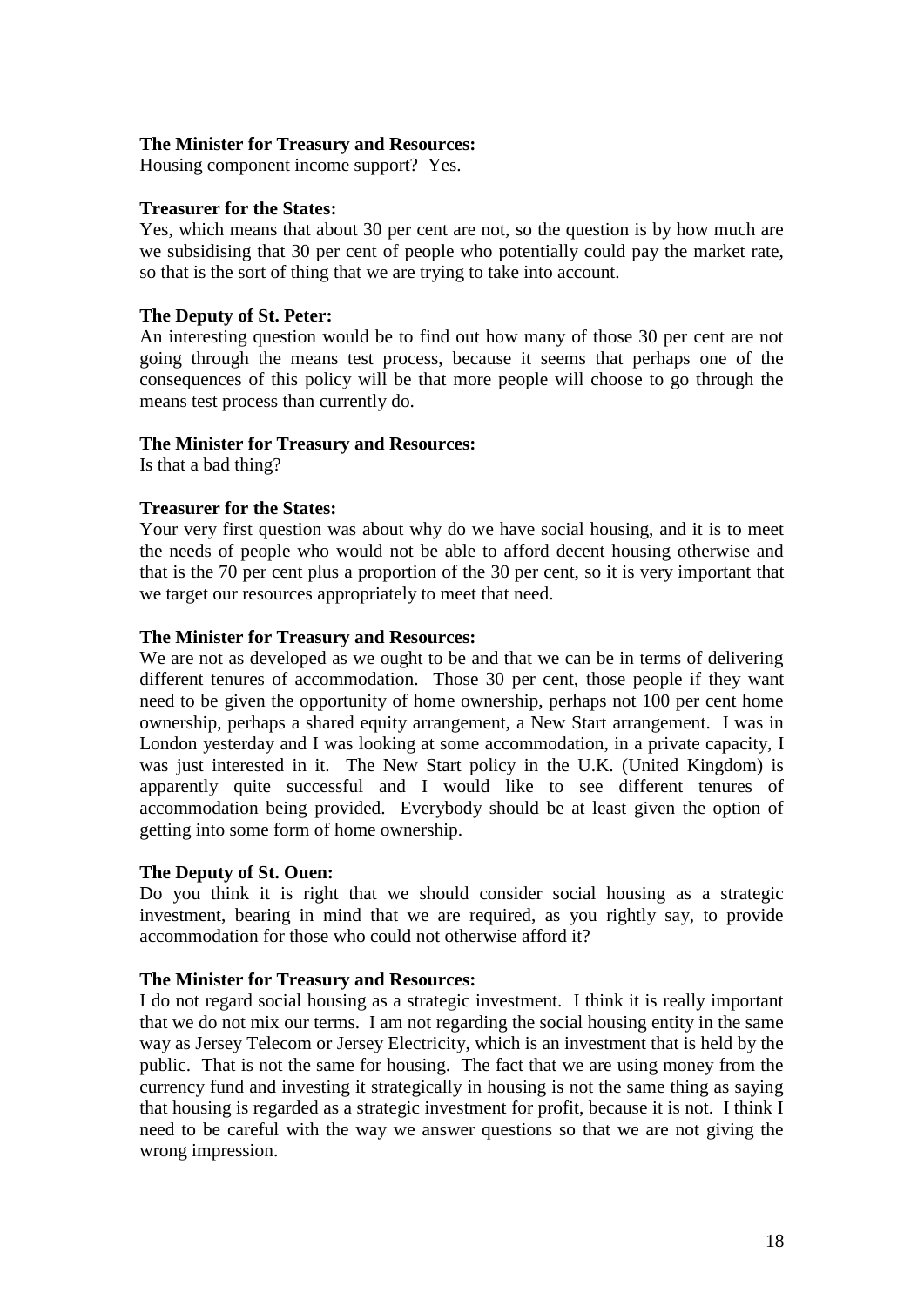## **The Deputy of St. Ouen:**

Can I just remind you that strategic investment is not a word I used. It is used not only in the White Paper but it is also used in the Medium Term Financial Plan that is your document that you produced. It speaks about requiring the Housing Department to make a return and that return is going to be increased because of the fact that the rents are going to go up. I come back to ...

## **Treasurer for the States:**

I think you are misunderstanding. That label is just for our convenience in terms of where we are going to show the ownership of housing within the States accounts. It is not meant to imply anything more significant than that. The return is very much as we have discussed. It is there because of meeting the costs of the social security element of income support. There is no sense in which Treasury is looking for a financial return in the same way as Treasury is definitely looking for a financial return from Jersey Telecom, Post, Water and Electricity.

## **The Deputy of St. Ouen:**

I just draw your attention to number 137 on page 114 of the Medium Term Financial Plan and it says: "The decision on incorporation would, however, affect the balance sheet."

#### **Treasurer for the States:**

I wrote it.

## **The Deputy of St. Ouen:**

It speaks about: "£543 million worth of net assets would be moved to the balance sheet of the newly incorporated entity to be replaced with a strategic investment that would be valued on an annual basis." So basically what you are saying is that you are wanting to acknowledge a value for our social housing stock and you are looking for a return on it.

## **The Minister for Treasury and Resources:**

Do not get hung up on the words. If you go down that path you could interpret something that we do not intend. We do not intend housing to be turned into a Jersey Telecom. We are suggesting that a standalone entity with some of our own resources invested in it and encouragement of the entity to go and get some other resources under our control or under our supervision, and that should not be misrepresented in any way. All the public's money is invested. It is invested in either our social infrastructure or in infrastructure in housing or other things. We are a not-for-profit organisation. We are the States of Jersey. This is not a profit-making entity. You are not speaking to the managing director of Jersey Limited. We are a not-for-profit.

## **The Deputy of St. Peter:**

I think you have made the point. Could Abigail quickly ask a question?

## **Ms. A. Davies:**

It is a very quick question, Treasurer. Can you confirm in the current system, the £21 million or so that goes back to the Treasury, does that mean that the 70 per cent of States tenants who get income support collectively receive £21 million?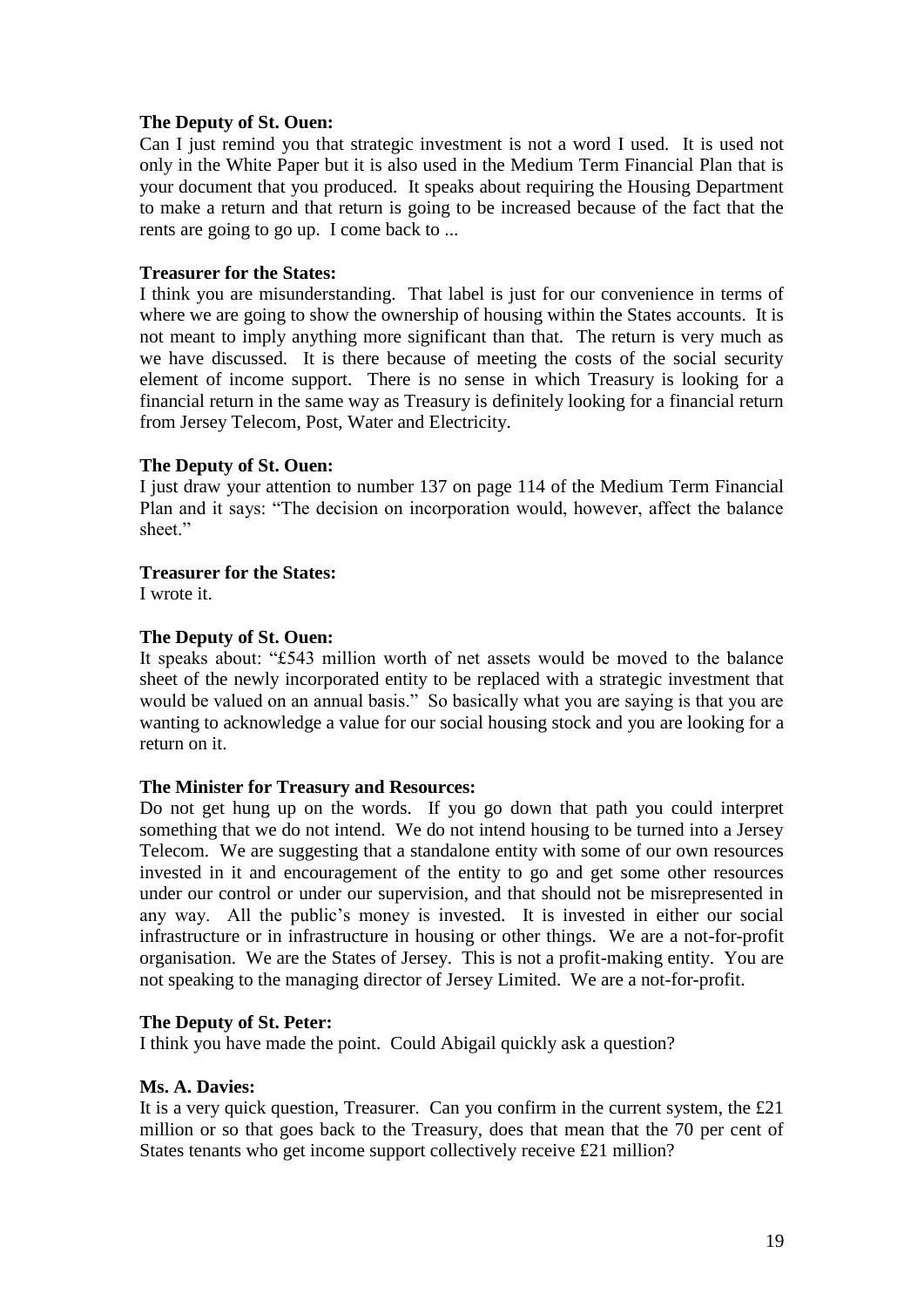## **Treasurer for the States:**

No.

**Ms. A. Davies:** Right. Thank you.

## **The Deputy of St. Peter:**

There is an element that is retained by the Treasury, is there not?

**Treasurer for the States:**

No, there is not.

## **The Minister for Treasury and Resources:**

It is all handed to Social Security.

## **Treasurer for the States:**

If you would like a note on that we will do you a note and we will show you what is coming in, where it goes. We will show you the cost of the housing element of income support and we will show you that.

## **The Minister for Treasury and Resources:**

If we need to get a better glossary of terms so that we are not confusing people with what we mean by return and strategic investment then we will change our glossary of terms so that they are not misinterpreted. It is capable of being, I recognise that, but we know what we mean and we mean what we say.

## **The Deputy of St. Peter:**

Earlier you mentioned your involvement with the development of this Housing Transformation Programme. What time period has that been over and how many different models have been considered in that time period?

## **The Minister for Treasury and Resources:**

I have been involved since the start and as an interested politician in housing I have been really active in the discussions and the deliberations on this. I think there was a Green Paper, was there not? We considered standalone, sales. We have considered every single type of option that you could for the future of the Housing Department and our view is that what is being proposed is the right one. We have considered selloffs, we have considered creating an entity and putting debt in it, as a standalone trust. We have considered all the different options.

## **Treasurer for the States:**

Just to remind the Minister.

## **The Minister for Treasury and Resources:**

Yes, that is it. Seven options and they are all set out in the ...

## **Treasurer for the States:**

That is an extract from the full business case which you are welcome to have

## **The Minister for Treasury and Resources:**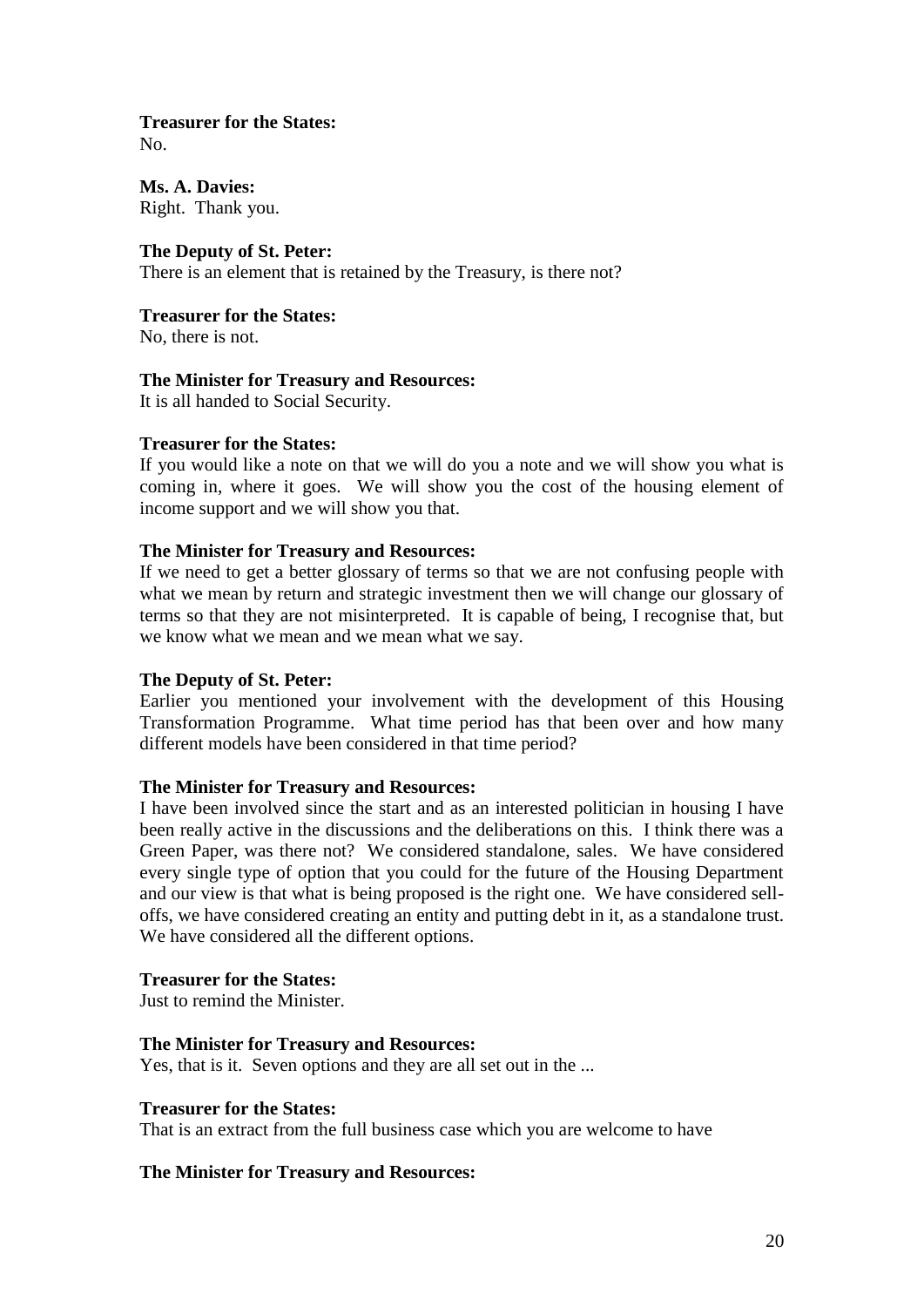Status quo, States department with internal borrowing, arm's length management organisation, an A.L.M.O., a trading operation, hybrid trading company, wholly owned housing company and free sale wholesale to a new social landlord. So each one of those has been identified, discussed, risk assessed and all the rest of it.

**Treasurer for the States:**

We did do a lot of work on that.

**The Deputy of St. Ouen:** Have you completed that work?

## **The Minister for Treasury and Resources:**

It is completed, yes.

## **The Deputy of St. Ouen:**

The Minister did mention earlier ... I think you called the White Paper embryonic. Could you explain, perhaps, what you mean by that?

## **The Minister for Treasury and Resources:**

I must be very careful with the words I use here. It is a set of proposals which are now the considered view of the Council of Ministers, which are fit for purpose. There are some elements of the White Paper that, of course, are subject to consultation and your work is certainly addressing some of the detail of what is in that White Paper. I assume that we are going to be focusing on how not whether, and there is always some discussion about how.

## **The Deputy of St. Ouen:**

So you fully support the majority of the proposals contained in the White Paper?

## **The Minister for Treasury and Resources:**

I would not be sitting here. I strongly support it.

## **The Deputy of St. Peter:**

Thank you. Are there any further questions?

## **Treasurer for the States:**

Would you like any detail on that modelling work, Chair? We can provide it if you want to see it.

## **The Deputy of St. Peter:**

It would be useful to have the outline business case.

## **Senator A. Breckon:**

Could you express a view about the Strategic Housing Unit? That is seen as the sort of driver with planning issues, with the States of Jersey Development Company, with health and whatever people's needs are. If that becomes a unit then how is that going to operate to make things happen?

## **The Minister for Treasury and Resources:**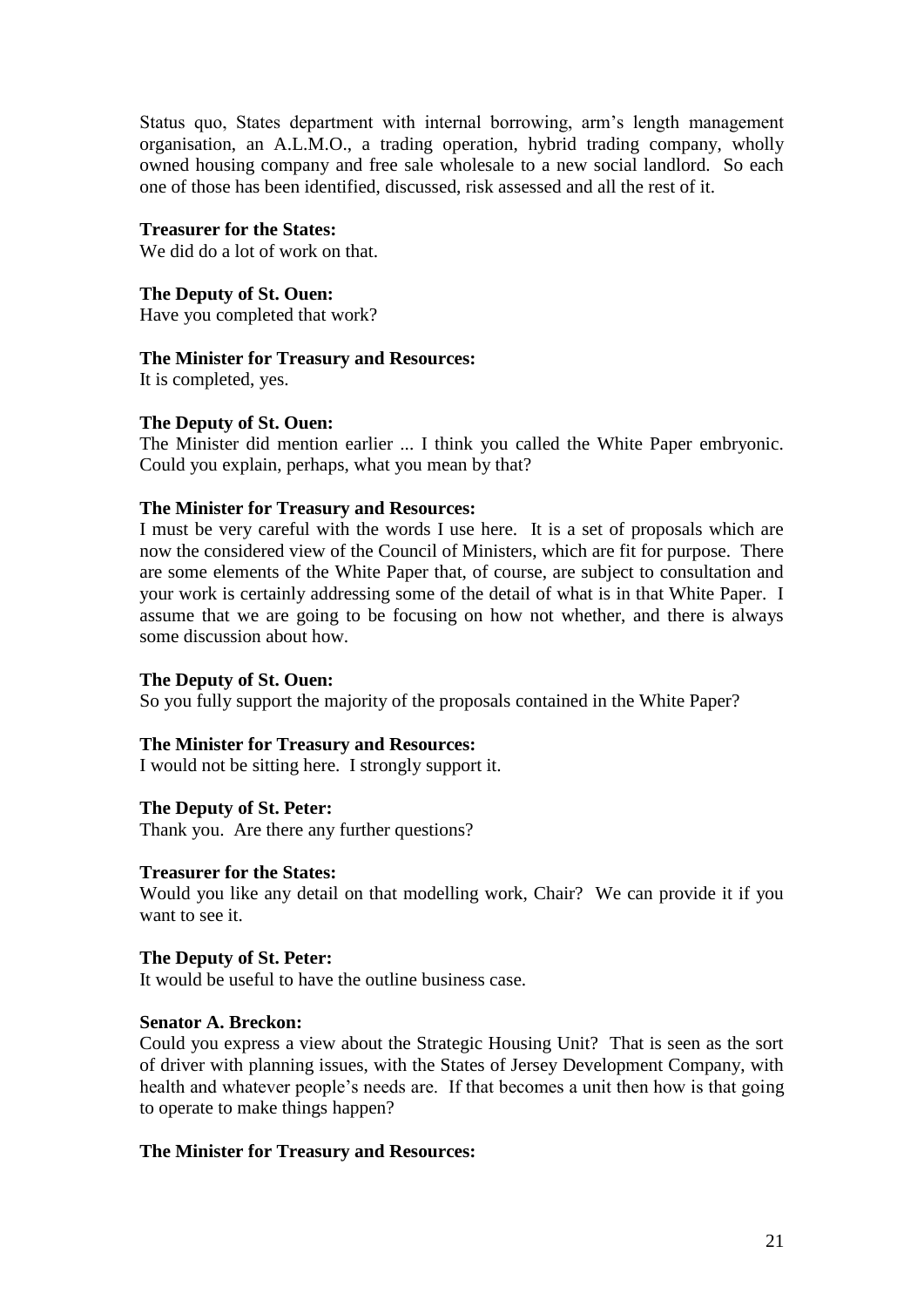It is going to deal with housing policy because the problem for the Minister for Housing is he has been the chairman of housing incorporated, which is the delivery body. We are becoming much more sophisticated in the States of separating out policy from implementation. Government Ministers should be focusing on policy. I am not sure that we as States Members should be involved in the day-to-day management or operational side. Housing is a really good example. As we have been discussing, it is massively capital hungry, £1 billion tied up in this endeavour, and it has got to be run very properly from an operational point of view.

## [09:45]

Ministers and the Chief Officer of Housing ideally should be involved and focused on policy, and you need to separate out the 2. By the way, the Housing Department cannot be operator and regulator. You need a separation. You need to separate out. So what are we doing with this overall? If you take a very high level position, we are putting the Housing Department and its 4,400 units of stock into a proper entity with good governance and a clear purpose and a transparent accounting process. We are putting a regulator in the Strategic Housing Unit and we are creating a policy function to drive not only the policy of social rented housing but the policy for all sorts of tenures of housing. For example, that Strategic Housing Unit is working on our joint proposal to have a new deposit lending facility for people where we recognise the credit crunch means that home ownership is more difficult because of lending criteria and we want to use some of the resources available on the housing funds that we have in order to fund people with a deposit.

## **Senator A. Breckon:**

How does somebody get the clout to make anything happen? You can have talking shops, you can try to bring people together, but it needs to translate into affordable, better quality housing for people. How does anybody, be it the Assistant Minister or somebody, bring that together?

## **The Minister for Treasury and Resources:**

Put the right people with the right remit and give them encouragement and motivation, like we do in every other area of government.

## **Senator A. Breckon:**

Why have we not done it so far then? Why have we failed?

## **The Minister for Treasury and Resources:**

I do not think the States of Jersey has failed in terms of housing. We have got 4,400 units of accommodation with virtually no debt, which has improved massively in terms of its standards in the last few years, and we have got to build to make it better. We need to also have different tenures of accommodation, New Start, shared equity, first time buyer, and make the housing market itself continue to function well with the least amount of intervention, with the least amount of unintended consequences. Politicians are benevolent, we want to do good things, but sometimes our decisions can have unintended consequences for the market to operate efficiently.

## **The Deputy of St. Peter:**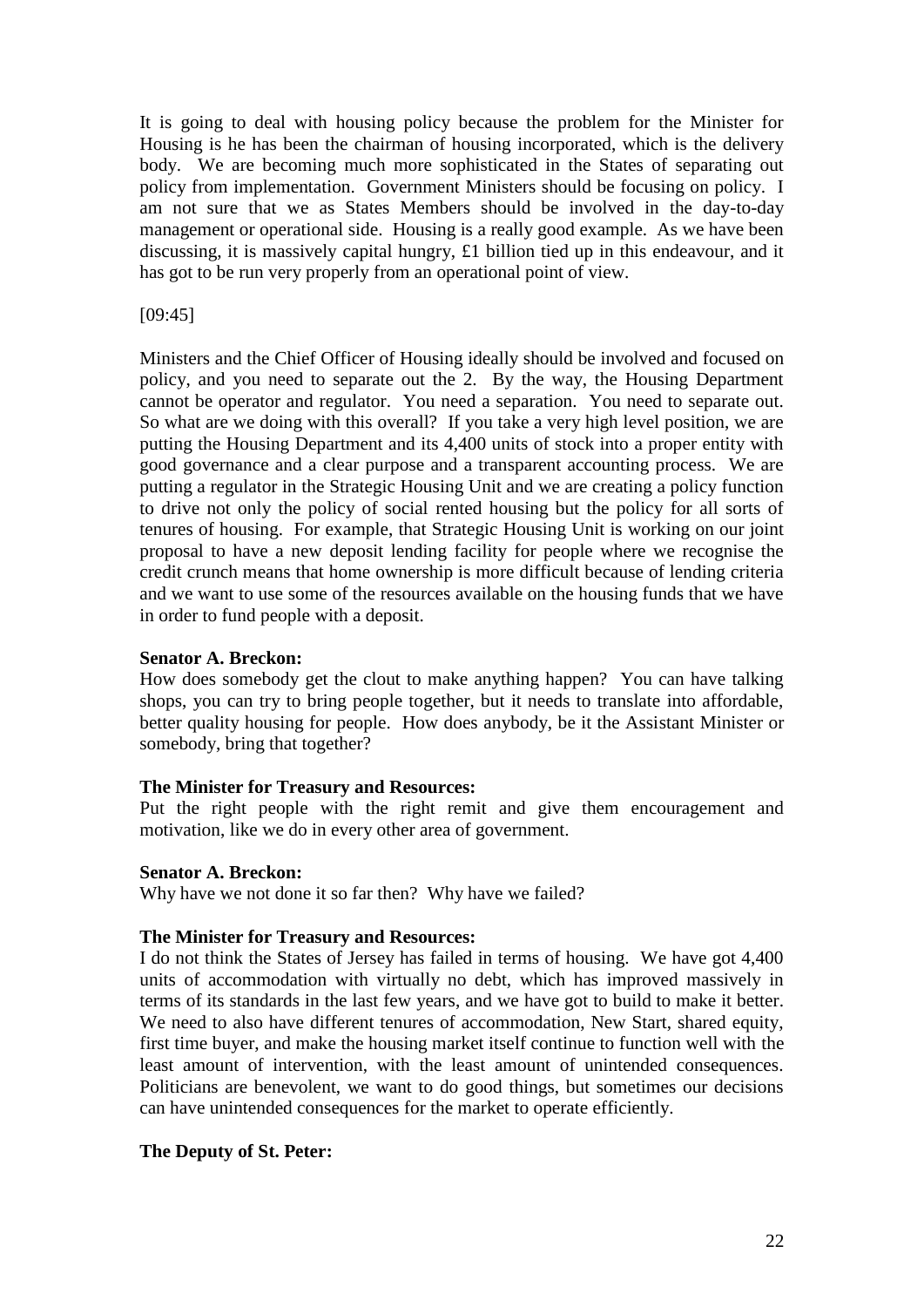May I just ask one very quick question before we close, and that is about the idea of the housing trusts giving a proportion of the increase in rent to the Treasury in order to help fund social security income support?

## **Treasurer for the States:**

We did not think that would be very popular, Chair.<sup>i</sup>

## **The Deputy of St. Peter:**

Thank you. I thought I would ask.

## **Treasurer for the States:**

But I understand why you raise the point. Can I bring one other thing to your attention?

## **The Deputy of St. Peter:**

Please do.

## **Treasurer for the States:**

We have talked about the new housing association and the housing trusts but you will know that there is also a role for the parishes in providing appropriate accommodation for particular groups. So we are also, in Treasury, looking to find ways in which we can support parishes and the development of their local housing. The Minister has worked with the Minister for Housing and the Chief Minister to look at how we could do that and we have a proposal for a project in Trinity, that Trinity have requested that we provide support to. That is something that we are going to be taking to the Connétables generally to offer as a future route to support the local development of projects in parishes.

## **The Minister for Treasury and Resources:**

One of the things we have not discussed this morning is the important role of senior citizens' housing. Parishes provide excellent senior citizen homes within a parish village community. The examples of St. Peter, which is opening tomorrow in your parish, Chairman, and the Trinity homes are hugely successful and we are delighted that we have come to an agreement with Trinity that we are going to provide them with some resources. They only want a short term ...

## **Treasurer for the States:**

It is just borrowing on short term £6 million over a couple of years to forward fund some new affordable homes in their locality.

## **The Minister for Treasury and Resources:**

They have come up with a brilliant scheme for shared equity, the best of the parish system at work. The States have been trying to deliver a shared equity scheme. We have delivered some, which is good, but the parish honorary system has come forward with a shared equity scheme, got all the legal advice, which is going to allow the dream of home ownership to be realised for some young Trinity families. I want to see all parishes being able to access similar opportunities and similar funding. It requires planning permission but Trinity had a field gifted to them. I think it was the field that was gifted to them on the road from the pub, and now we are going to be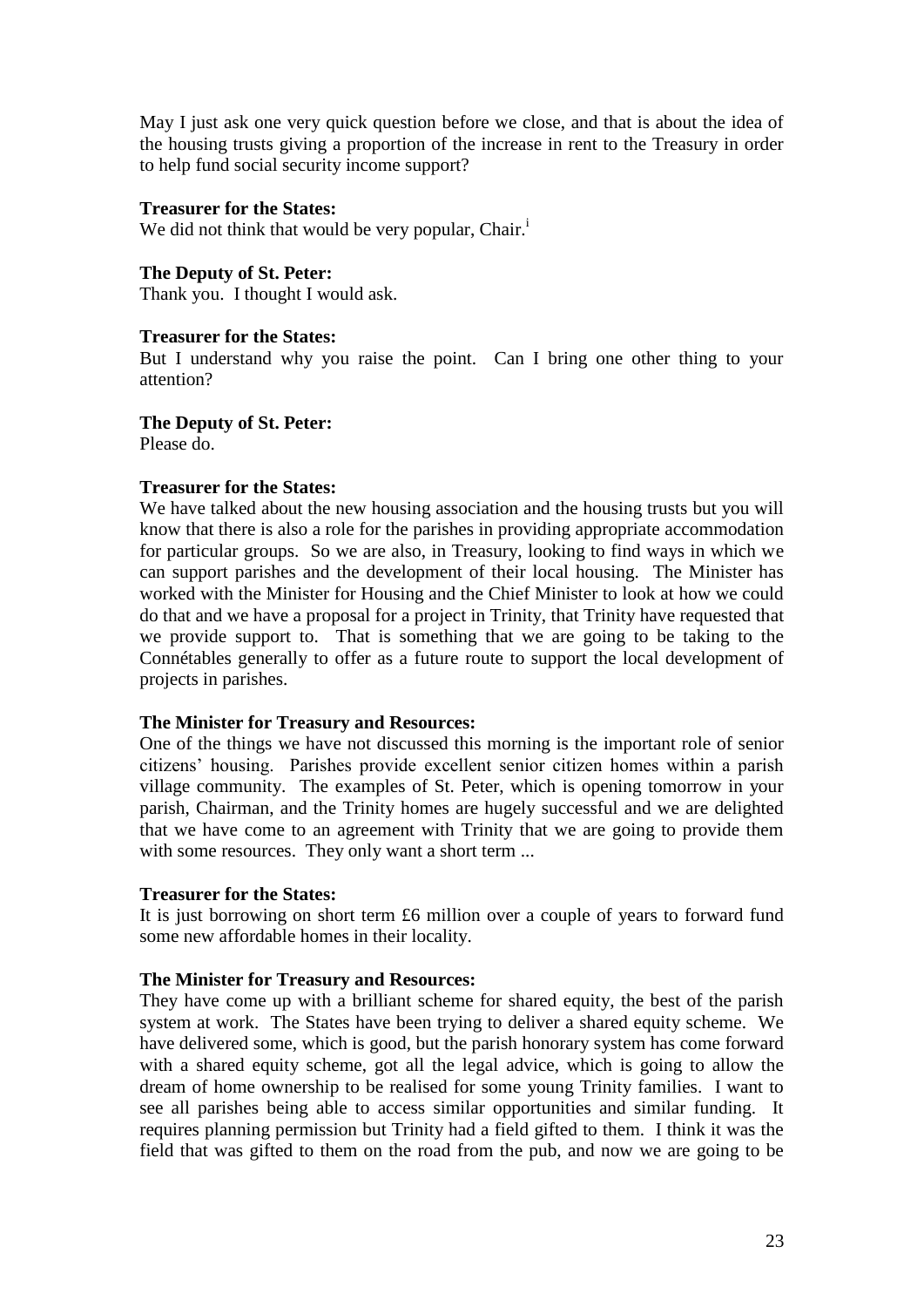delivering some shared equity homes. I think the ministerial decision is going to be signed imminently.

## **Treasurer for the States:**

On Monday.

## **The Deputy of St. Mary:**

Could that be expanded a little bit, not just to include first time youngsters but there are a lot of middle-aged people and there are a lot of people that, through different circumstances, have had to sell their homes and cannot get back on the property ladder?

## **The Minister for Treasury and Resources:**

There are 2 things there. Is the concept of getting lifetime homes on the Jersey ownership model or could you include having the right of ownership for your life something that should be available in Jersey? Should people be able to release the capital that is tied up in their homes and downsize to a smaller unit of accommodation which has got the appropriate amount of certainty for care with arrangements for Family Nursing and Home Care or home visits? People want to continue to stay in their own homes as people's life expectation is going to rise. The Trinity homes are just fantastic examples of lifetime homes where grandparents can have their grandchildren to stay in an extra bedroom, there is the facilities of care, wide doors, wet rooms for the bathrooms. It is really good and we want to see more of that.

## **The Deputy of St. Peter:**

We are already a little over time, but our adviser would like to ask a very final question.

## **Ms. A. Davies:**

It is very quick. You said earlier that you are considering options for the borrowing, whether that is loans or funds or anything. The early conversations you have had around that, do you have any indication that the rates of borrowing could be altered by the existence of the regulator and the functions that regulator fulfils?

## **Treasurer for the States:**

I think that having a regulator, that funders will always be interested in a stable market environment and a regulator will help stabilise. It is a good thing to have, it will help stabilise the market environment and it will give some certainty around future arrangements because the regulator will be looking at rents and other matters which are going to be of interest to lenders. So I do think it will add value in that regard but I also think that the presence of the States and the fact that there is no borrowing against the existing stock will make a great deal more difference in terms of the rate that we will attract for housing.

## **The Minister for Treasury and Resources:**

It is not appropriate to say publicly what rates the Treasurer has been discussing. We can say that in confidence, but they are very good. The States of Jersey covenant is excellent. Senator Breckon asked one thing earlier and I did not respond to that but it is an important point. We have now got a much better clarity in terms of the roles of the different property agencies that the States have, if you like. S.o.J.D.C. (States of